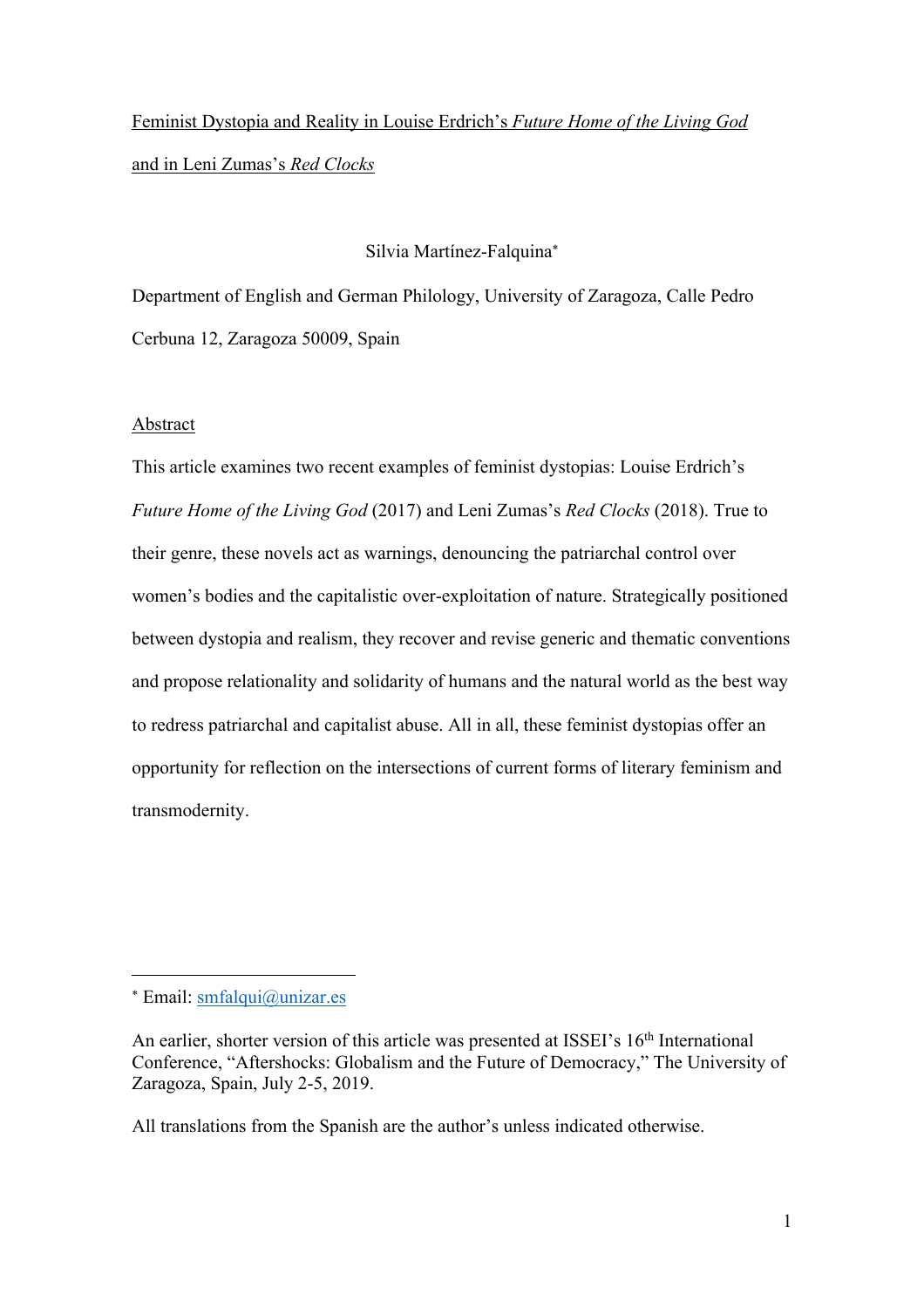Keywords**:** feminist dystopia; transmodernity; relationality; Native American fiction; American women's fiction

# Funding

Research for this article was supported by the Spanish Ministry of Economy, Industry and Competitiveness Project (MINECO) (FFI2017‒84258‒P) in collaboration with the European Regional Development Fund (DGI/ERDF), and the Government of Aragón (H03\_20R). It was also supported by the Young Researchers Project of the University of Zaragoza (JIUZ-2019-HUM-02).

### Notes on contributor

**Silvia Martínez-Falquina**, PhD, is Associate Professor of American literature at the University of Zaragoza, Spain. Her research focuses primarily on ethnic and gender studies, with a particular emphasis on Native American women's fiction, on which she has published extensively. She is currently the editor of *Miscelánea: A Journal of English and American Studies* (literature, film and cultural studies).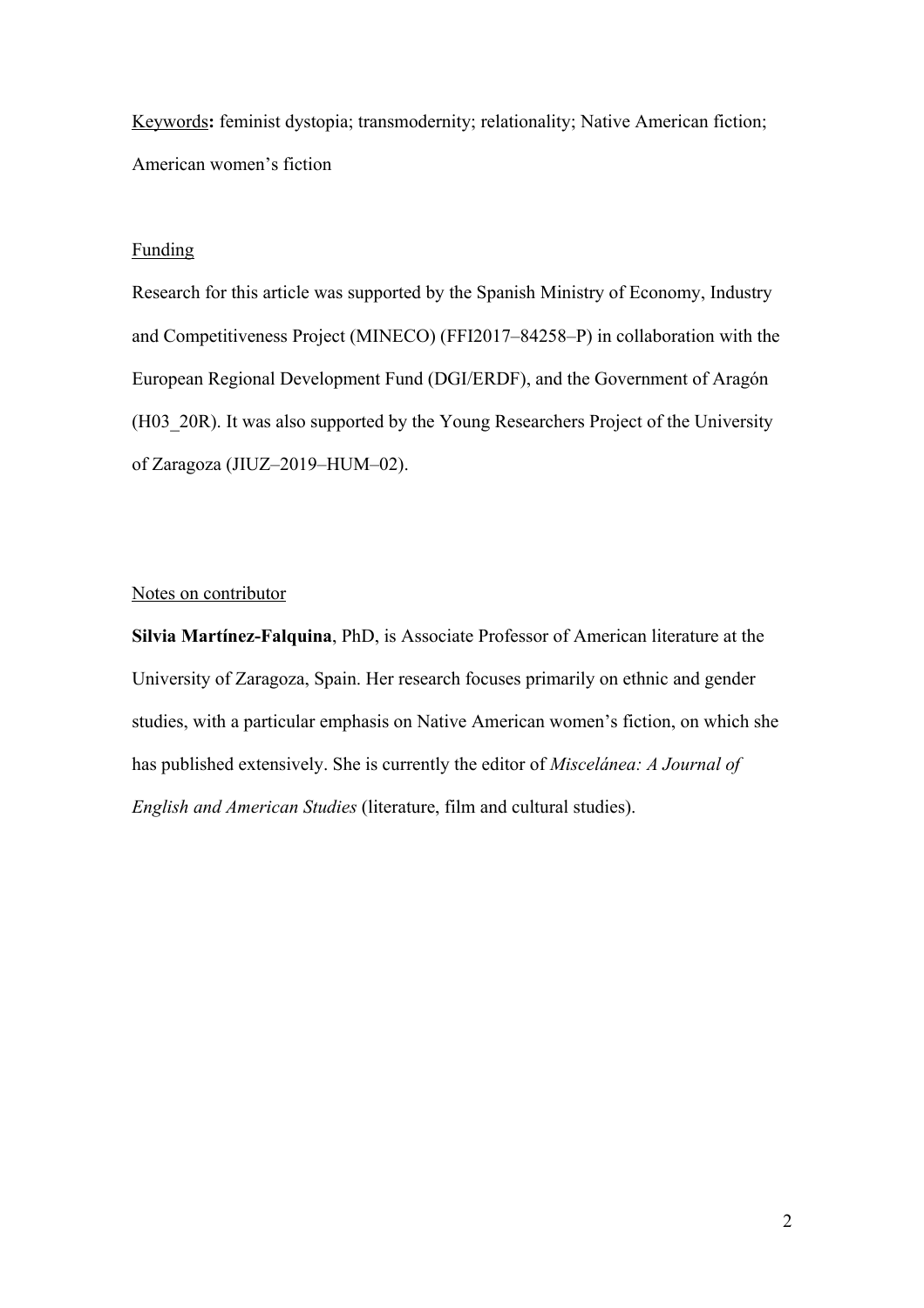#### 1. Feminist Dystopias as a Sign of Transmodernity

It is a truth more and more acknowledged today that we live in dystopian times. This is not a claim that some past dystopian predictions in fiction have proved true in the present world, but a recognition of the symbolic value dystopian fiction has achieved "in representing fears and anxieties about the future."1 However, the current obsession with dystopia is not just about the future: writers and critics often resort to the dystopian characterization of our present time in order to denounce the injustice, powerlessness, and violence experienced by too many people around the world. As a genre with a particularly strong connection to culture and politics, dystopia mediates between past, present, and future: grounded in the anxieties of the present, it speculates on the future consequences of current events and actions. 2

Although Lyman Tower Sargent admits that it is difficult to define a literary work in terms of its author's intentions, he argues that "a defining characteristic of the dystopian genre is that it acts like a warning."3 The urgency of this warning is evidenced in the devastation caused by climate change, the deepening inequalities resulting from neo-liberalism—including its associated "colorblind racism"<sup>4</sup>—and the global spread of populism that situates us in a "third authoritarian era."5 Similarly, the current backlash against women's rights has given rise to a global feminist outcry, which has been met by all-too-often extreme expressions of the rage "felt by the many people who resent the social prohibition against speaking with the blunt force of unmasked white patriarchal power."6 A key moment of all this was the year 2016, when we witnessed the effects of post-truth and populism in the Brexit referendum and the election of Donald Trump as president. It is thus no wonder that since 2016 dystopia has become "a current literary and cinematographic phenomenon in expansion" with record sales. 7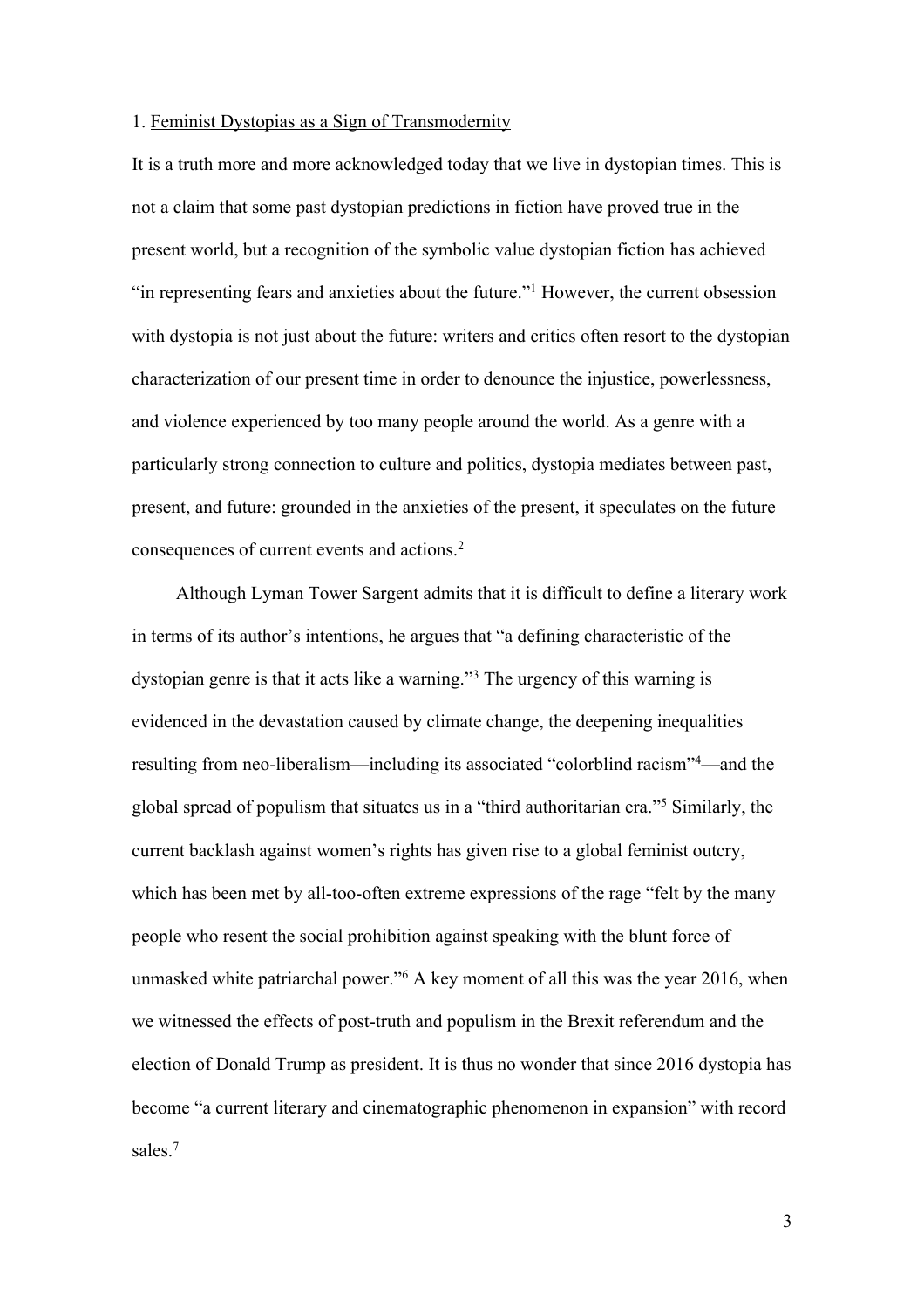If this is the case, it is almost certainly because we have much to be warned against.<sup>8</sup> But a warning "implies that choice, and therefore hope, are still possible,"<sup>9</sup> which is why dystopia is inextricably bound up with utopia. Far from counterparts, dystopia and utopia are allies for, although they use opposed strategies, both are fueled by "the dissatisfaction with the sociopolitical status quo and the desire for change."10 Utopian dreaming is at the roots of the two most promising and potentially transformative social movements today: feminism and ecology. Both movements draw attention to the resemblance between current reality and dystopian fiction, making the future more present than ever, especially when it comes to the effects of global warming, which, while universally devastating, particularly affect women and marginalized peoples throughout the globe.<sup>11</sup>

One of the features of contemporary feminist dystopias is the call to transcend the boundaries of fiction and engage in global activism. A recognizable example of this shift is the appearance of the Handmaids—from Margaret Atwood's "Ur-femaledystopia"12 *The Handmaid's Tale*—in women's marches and protests worldwide, thereby becoming "a metaliterary trend topic."13 In fact, both utopia and dystopia are commonly associated with sociopolitical and cultural paradigm shifts. Understood as "social dreaming," "[u]topias and the changes they undergo both help bring about and are reflections of paradigm shifts in the way a culture views itself."<sup>14</sup> Similarly, dystopia shares with utopia the basic objective of "sociopolitical change by means of the aesthetic representation of a paradigm change."15 Hence, feminist dystopias can be considered not only as a response to pressing sociopolitical developments of our time, but also as a literary genre that reflects and contributes to define transmodernity. Sustained by the basic motifs of transformation and transcendence, and especially responsive to globalization, virtuality, and the excesses of capitalism, *transmodernity* is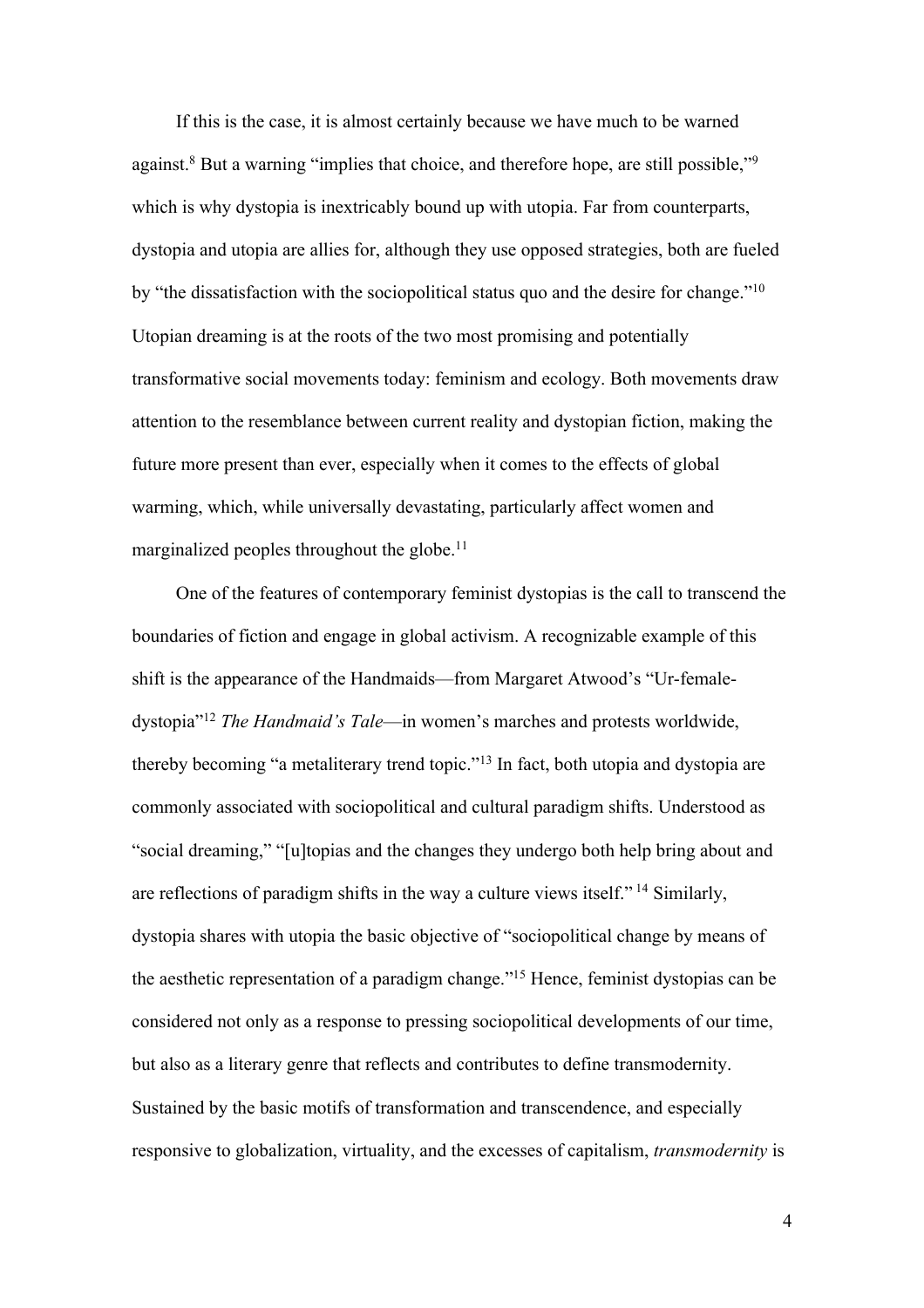"the paradigm that allows us to think our present,"<sup>16</sup> and feminist dystopias can make a relevant contribution to this thinking.

In tracing the origins of contemporary feminist dystopias, an account of the dystopian turn and its predecessors is due. Raffaella Baccolini and Tom Moylan focus on the dystopias of the 1980s and 1990s that worked "against the grain of the grim economic, political, and cultural climate."<sup>17</sup> These dystopias moved away from the "bad places" evoked by the original ancient Greek term and resisted classification. Sargent sees such works as "critical dystopias,"<sup>18</sup> which pinpoints the fact that "utopianism" resides within dystopia primarily in its function as a warning."19 A warning implies that there is still hope, which is why "utopia and dystopia have to be regarded as interconnected concepts."20 All in all, the utopian impulse speaks today through dystopia: "We live in bleak times, so utopia has to disguise itself as dystopia."21

In order for dystopias to deliver a warning, they need to be rooted in the present, so that the fictional world does not differ much from our own. Traditionally, the utopian element lay outside the dystopian story because, by considering dystopia as a warning, readers could hope to escape its dark future.<sup>22</sup> In contrast, the late twentieth-century critical dystopias—such as Margaret Atwood's *The Handmaid's Tale*, Ursula LeGuin's *The Telling* or Octavia Butler's *Kindred* and *Parable of the* Sower—allow both readers and protagonists to hope by resisting closure:

the ambiguous, open endings maintain the utopian impulse *within* the work. In fact, by rejecting the traditional subjugation of the individual at the end of the novel, the critical dystopia opens a space of contestation and opposition for those groups—women and other ex-centric subjects whose subject position is not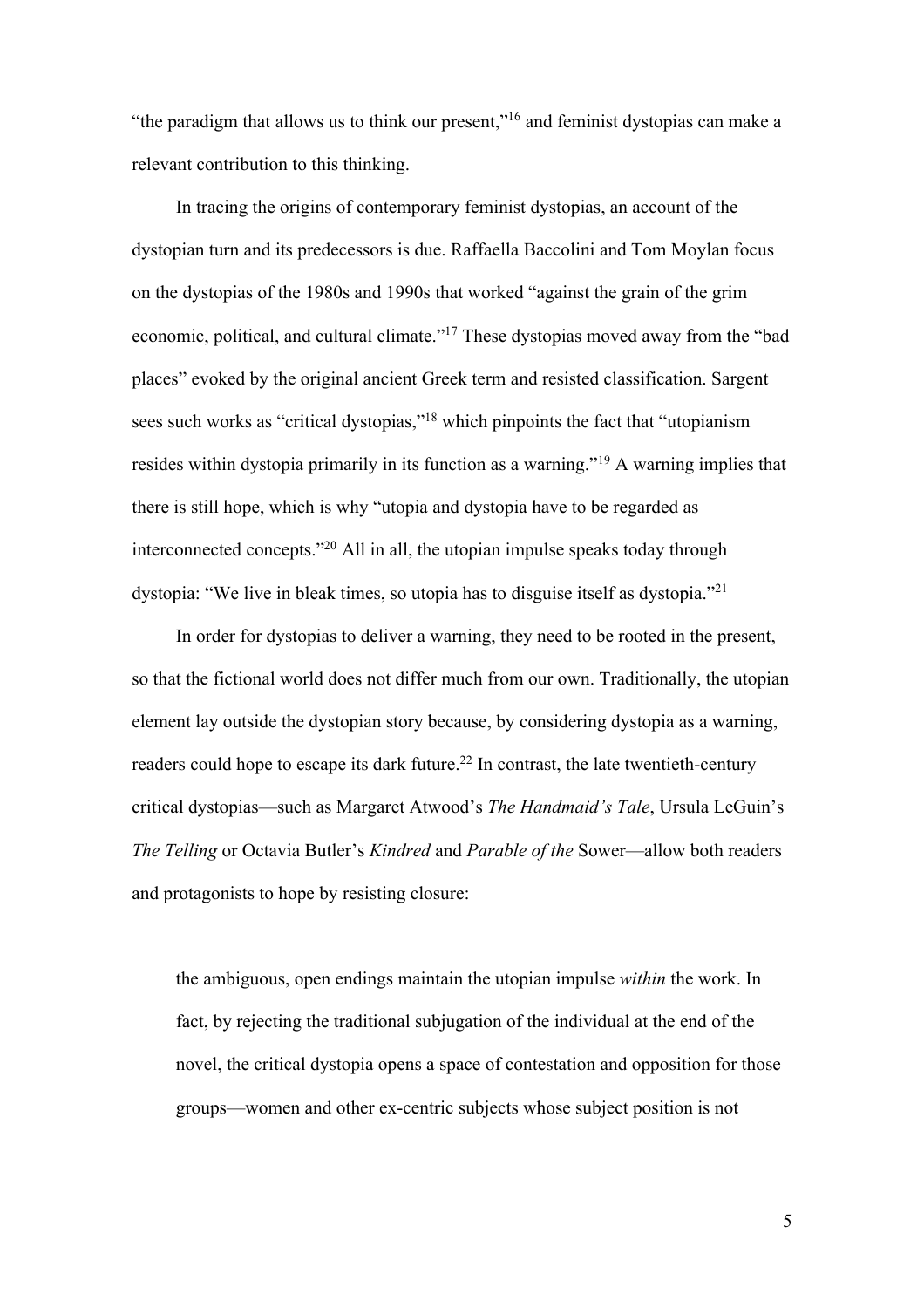contemplated by hegemonic discourse—for whom subject status has yet to be attained.23

Another difference is that in classical dystopias such as George Orwell's *Nineteen Eighty-Four*, memory is usually individual, whereas critical dystopias show that "a culture of memory—one that moves from the individual to the collective—is part of a social project of hope." This does not mean that they will necessarily have a happy ending, for more commonly, "[i]nstead of providing some compensatory and comforting conclusion, the critical dystopia's open ending leaves its characters to deal with their choices and responsibilities. It is in the acceptance of responsibility and accountability, often worked through memory and the recovery of the past, that we bring the past into a living relation with the present and may thus begin to lay the foundations for utopian change."24

Furthermore, in critical dystopias, "[t]he intersection of gender and genre has opened up the creation of new, subversive, and oppositional literary forms."25 Feminist dystopia, a key example of this intersection, as Jeanne Cortiel argues, is connected both to modern dystopias of the twentieth century like those by Aldous Huxley or George Orwell, and to early feminist theories and realist fiction such as the works of Charlotte Perkins Gilman or Kate Chopin.<sup>26</sup> Because dystopias traditionally maintain gender hierarchies, "the feminist dystopia also includes a critique of the genre itself," and by focusing on female protagonists they already transform generic conventions. Since its development in the 1970s, at the time of second-wave feminism, feminist dystopia has been grounded in feminist utopianism, which connects it to coetaneous activism.<sup>27</sup> Indeed, a good number of feminists were drawn to the subject of dystopia during the 1980s backlash,<sup>28</sup> thus showing the resistance of utopian hope in spite of adversity. In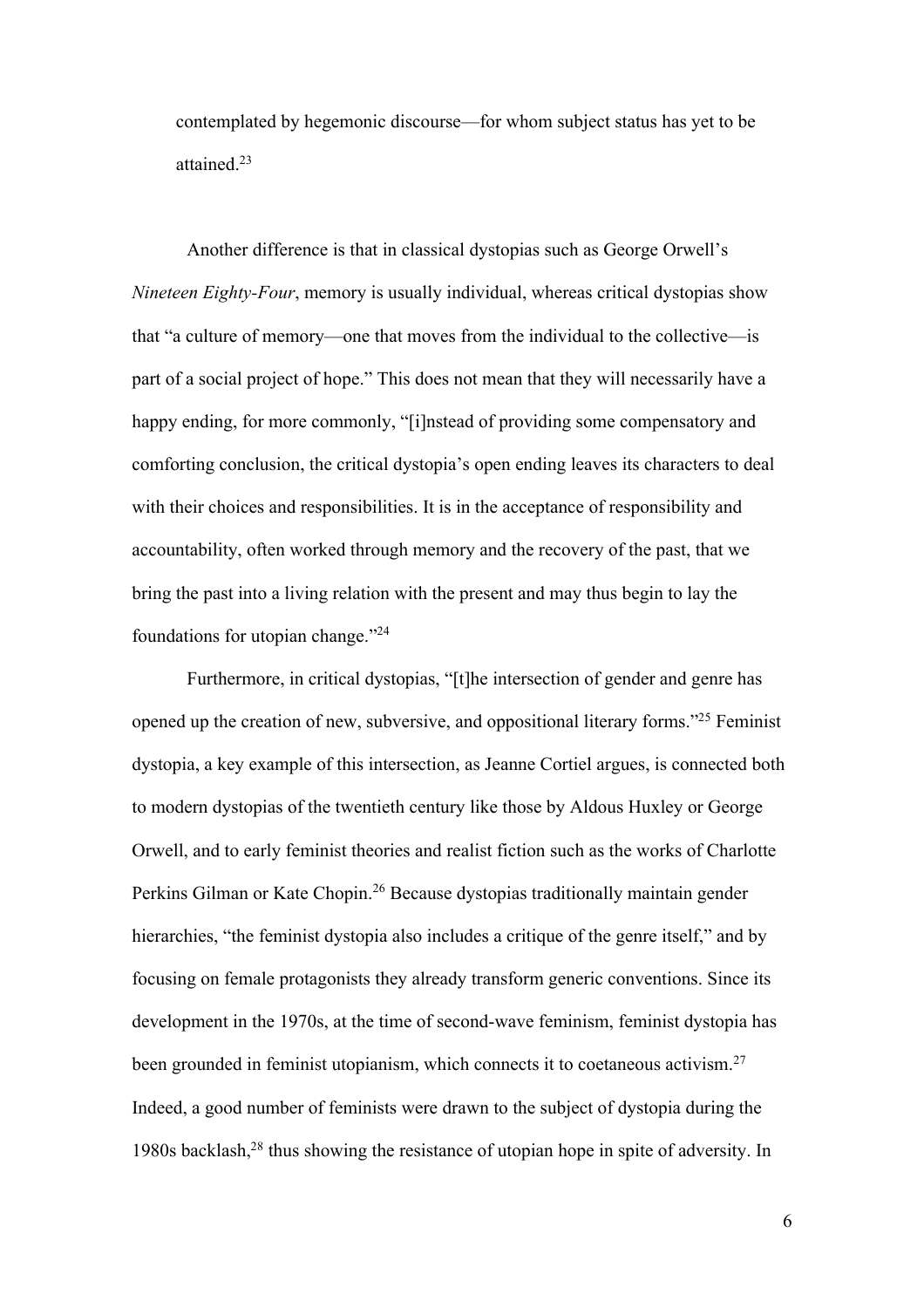tune with third-wave feminism, feminist dystopias since the 1990s have turned more apocalyptic and more attentive to diversity, class and race differences.<sup>29</sup>

In the past few decades the genre has undergone further changes. Feminist dystopias after 2016 differ from those that came before in explicitly refusing to cede ground on women's rights already achieved, and can thus be taken as representative of the developments of transmodernity in the new millennium. The current reality of precariousness, risk, and uncertainty has brought on the growing commodification of bodies, especially female ones, and while this affects women everywhere, it is poor and marginalized women who are most at risk of the recent regression in women's rights. Two telling examples of this regression are the passing of more restrictive reproduction laws in the United States and the continuing violence against women everywhere.<sup>30</sup> All in all, and despite the irony, as noted by Sheryl Vint, that this boom of feminist dystopia about reproduction comes at a time of global overpopulation, $31$  there seems to be an obsession with women's bodies and reproduction which these novels reflect.

Bearing these points in mind, this article examines Louise Erdrich's *Future Home of the Living God* (2017) and Leni Zumas' *Red Clocks* (2018) as two examples of recent feminist dystopias which denounce the patriarchal control over women's bodies and the capitalistic overexploitation of nature. In *Future Home of the Living God*, human reproduction is under threat in a context where evolution is literally going backwards. In response, a Puritan authoritarian government takes control of women of childbearing age to try to sustain procreation. In *Red Clocks*, life is apparently "normal," but it is in fact very difficult for women, directly affected by the new laws which make abortion illegal, banning IVF and making marriage a prerequisite for adoption. Neither novel is set in the distant future, but rather suggest that fiction could soon become fact. Moreover, rather than the "bad places" associated with previous dystopias, these novels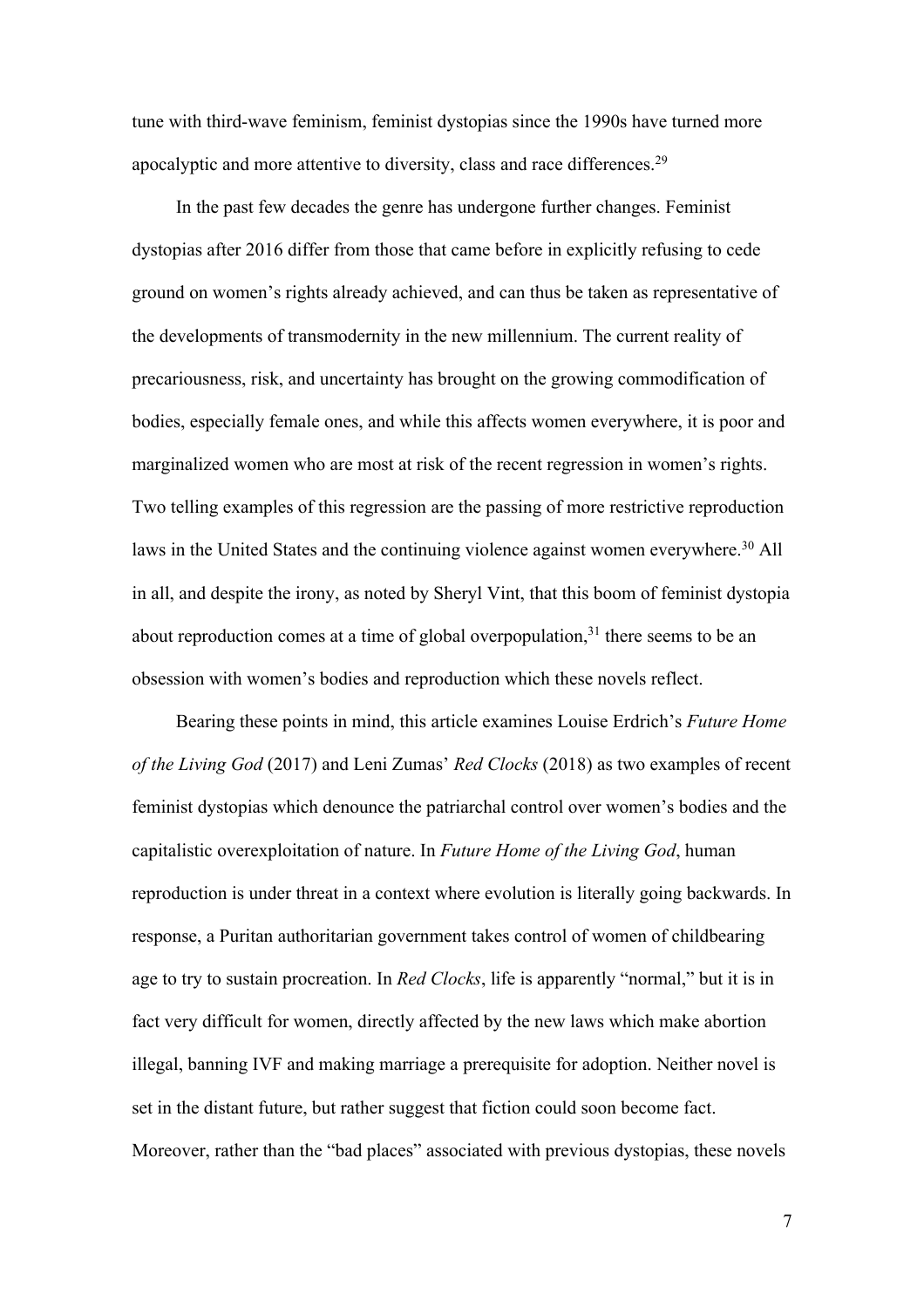are rooted in nature, presenting the landscape of Minnesota and Oregon, respectively, as characters in their own right. Both texts theorize relationality and the solidarity of humans and nature as the best possible way of redressing patriarchal and capitalist abuse.

My analysis of the two novels thus sets out to show, firstly, that feminist dystopias function as warnings aimed at prompting people to actively engage in the fight against climate change and the attack on women's reproductive rights, which connects them to utopian thinking and activism. Secondly, I contend that this motivation is related to the way these novels are strategically positioned between dystopia and realism. This is a particularly interesting element which distinguishes recent feminist dystopias from earlier ones, and which illustrates the fluidity of borders characteristic of the transmodern age. Apart from an opportunity to reflect on the intersections of literary feminism and the new cultural paradigm, the deliberate blurring of generic borders in the novels casts a critical view on the present. Last but not least, feminist dystopias such as these affirm the values of solidarity and relationality that are central to transmodernity.

#### 2. Erdrich's *Future Home of the Living God* and Zumas's *Red Clocks* as Warnings

Of Ojibwe and German-American ancestry, Louise Erdrich is the most widely known Native American writer today. The dystopian motif of *Future Home of the Living God* is an exception in her seventeen novels, most of which focus on the recovery of Ojibwe stories and traditions. Leni Zumas's *Red Clocks*, the recipient of various accolades, is this Oregon-based author's third published book. A transethnic comparison of the two novels suggests the variety of recently published dystopias—which by no means conform to a monolithic trend—while at the same time revealing their common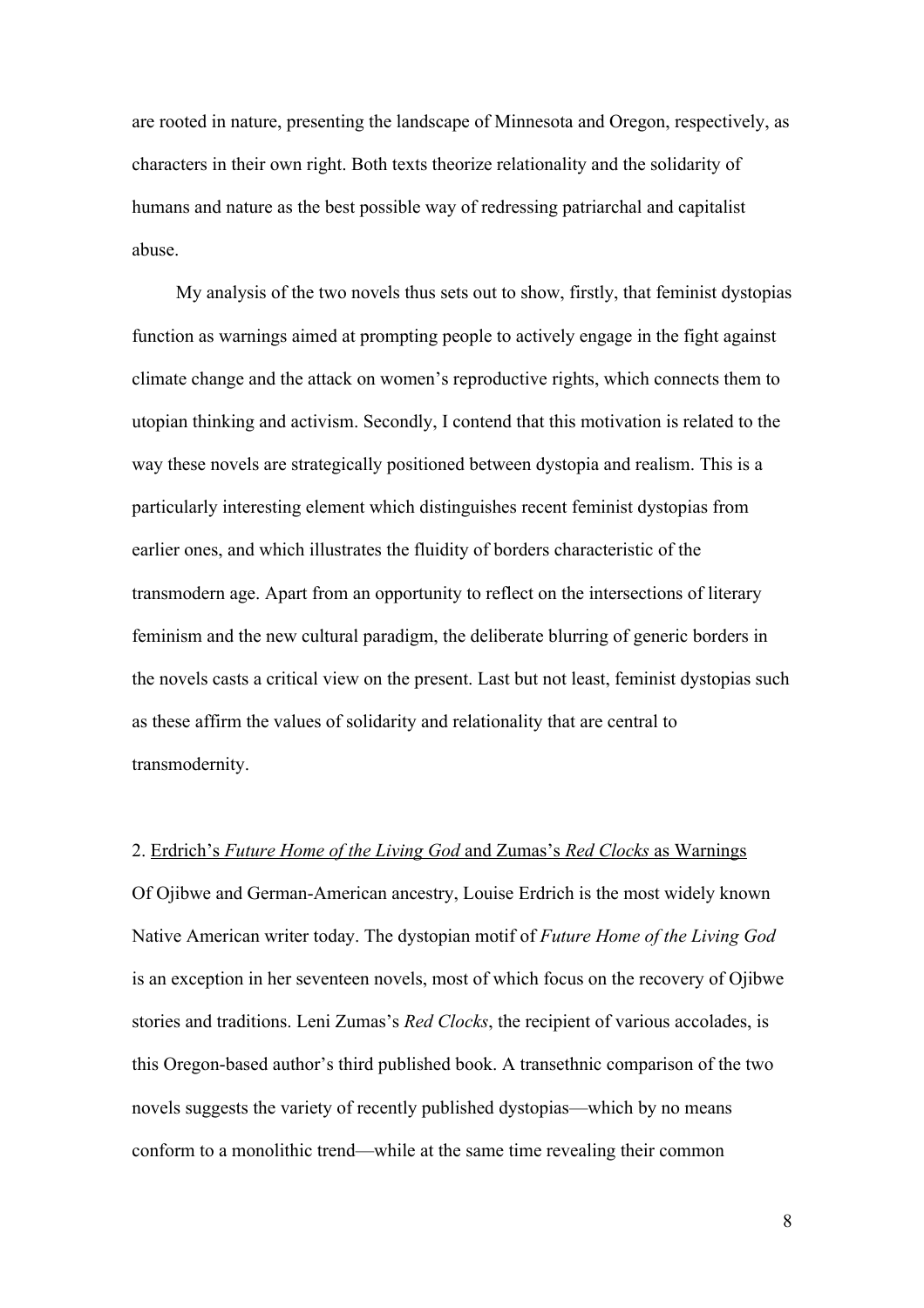underlying themes. The two central elements of particular relevance are their temporal fluidity and their strategic articulation of fiction and reality.

The Ojibwe protagonist and narrator of *Future Home of the Living God*, which is set in Minnesota at an unspecified but near future, was originally called Mary Potts, but was given the name Cedar Hawk Songmaker by her white liberal adoptive parents. Pregnant at twenty-six, Cedar is writing a diary for a baby who may or may not survive, for the few women whose pregnancies are not interrupted or who do not die in the process more often than not give birth to primitive-like babies. Animal and vegetable species are experiencing unexpected changes, and while the scientists note that the world seems to be developing in reverse, they are at a loss to explain what is happening. In the midst of chaos and uncertainty, the Church of the New Constitution replaces the U.S. government and establishes an authoritarian regime, which is isolated from Canada and Mexico after the closure of the borders, so that Americans are now illegal aliens in their neighboring countries. Desperate to sustain procreation, the authorities imprison pregnant women, monitor their pregnancies, and take away any healthy baby at birth. Women who, like Cedar, have preserved their fertility are forcefully retained to bear more babies. After her visit to the Ojibwa reservation to find her biological family, her capture and escape, at the end of the novel we encounter Cedar in captivity again and about to go through a second pregnancy.

In *Red Clocks*, life is apparently "normal," except for the recent legislation that deprives women of rights over their bodies. The Personhood Amendment, "which gives the constitutional right to life, liberty, and property to a fertilized egg at the moment of conception,"32 has been ratified by the U.S. Congress. As a result, abortion is illegal in all fifty states: "Abortion providers can be charged with second-degree murder, abortion seekers with conspiracy to commit murder. In vitro fertilization, too, is federally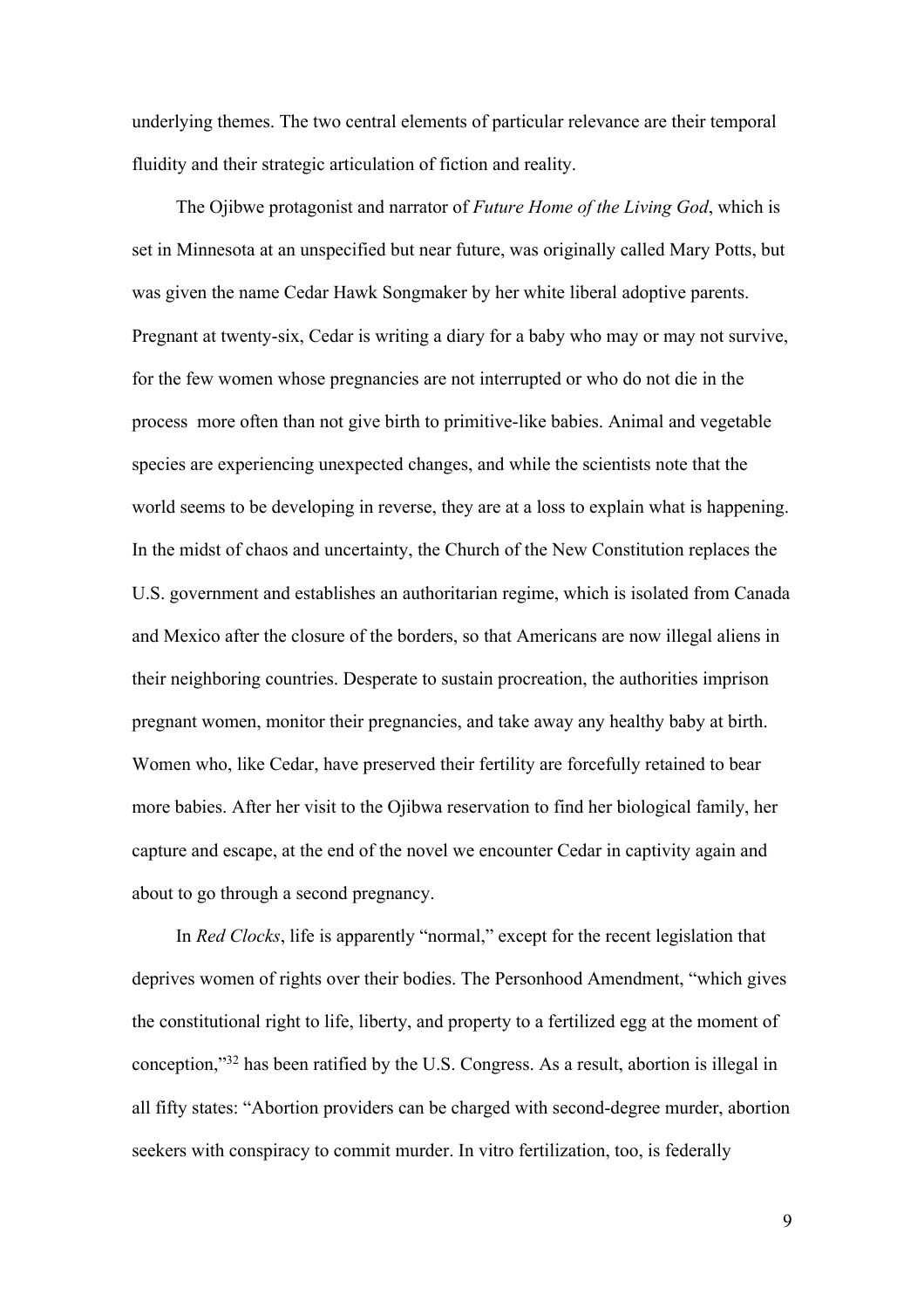banned, because the amendment outlaws the transfer of embryos from laboratory to uterus. (The embryos can't give their consent to be moved)" (30‒31). In the course of the narrative, the Every Child Needs Two Law takes effect "to restore dignity, strength, and prosperity to American families" (32). As a consequence, "[u]nmarried persons will be legally prohibited from adopting children" and a federally regulated agency will need to approve all adoptions (32). There is also a "Pink Wall" on the border with Canada, a diplomatic agreement that allows the border police to detain and forcibly test any woman or girl whom they suspect to be seeking an abortion. The novel recounts the terrible consequences of these laws on the lives of four women, each of whom is defined by a role that will be progressively challenged, for Zumas wants to expose "the inadequacy of labels":<sup>33</sup> "the biographer" (Roberta Louisa Stephen, aka Ro), "the mender" (Gin Percival), "the daughter" (Mattie Quarles), and "the wife" (Susan Korsmo). Interlaced between the chapters devoted to each of the four women, we are presented with the story of Eivør Mínervudottir, a fictional Faroese female polar explorer and ice researcher who is the subject of Ro's book.

The novel reveals the connections between these women and the transformations they undergo. Ro is a history schoolteacher rolling her last dice to become a mother. She evolves from a desire that verges on irrational obsession to her acceptance of her life and its possibilities beyond motherhood. Susan is a mother of two who dotes on her children but is unhappily married. Her competition with Ro is evident, for each wants what the other has. Susan eventually considers resuming her career as a lawyer and will divorce her husband. Gin is an eccentric woman who lives alone in the woods, her human contact reduced to the women who come to her looking for traditional remedies for their ailments, which, in the minds of the bigoted townspeople, equals witchcraft. From a distance, Gin observes Mattie, the recently arrived teenage girl she gave up for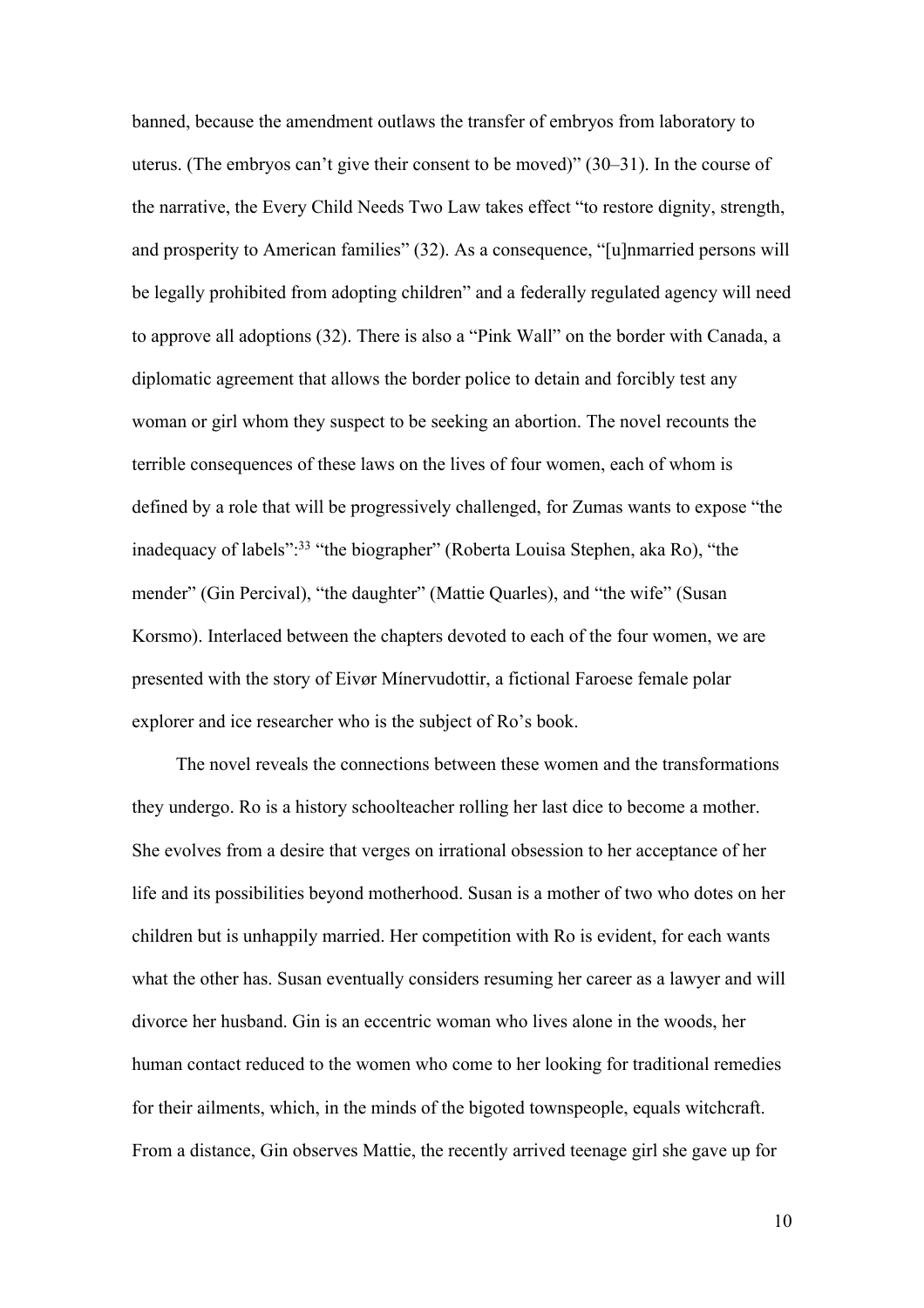adoption, who, unaware of their bond, comes to her for help. Mattie, the daughter and fourth focalizer of the novel, is trying to terminate her pregnancy. This is a difficult decision which she takes in spite of her own positive experience with adoption and the traumatic remembrance of her disgraced friend Yasmine who was imprisoned after she performed an abortion on herself. In the end, there is hope that Mattie will succeed in having an abortion and continue with her life, which shows that the underground women support system is active in spite of the legal and social impediments.

Both authors deliberately refer to a near future which could soon become true by grounding their novels in contemporary reality. *Future Home of the Living God* offers an apparently dystopian but actually quite faithful reflection of the frequent attacks on women's rights regularly reported by the media. As Erdrich explained, she wrote a first draft in 2002, when George W. Bush signed the Global Gag Rule and the Patriot Act, but it was when Donald Trump reintroduced the Global Gag Rule that she retrieved and completed the novel.<sup>34</sup> Aware that anti-choice campaigns are a means of exerting control over young women's bodies, Erdrich's novel delivers a clear political statement.<sup>35</sup> But the dystopian motif is also put to a culture-specific use: to visibilize the persisting historical grief of Native Americans, for whom, as Erdrich has argued, dystopia may well refer to a realistic scenario because they are "descended of relatives who survived the dystopia of genocide. To us, dystopia is recent history. (For many, it is the present). $\frac{36}{6}$ 

As for Zumas, her work is part of the conversation on "the national debates we're having around abortion rights, yet again, and sexual harassment, because both of those are linked at their core to this question of a woman's sovereignty over her own body."<sup>37</sup> *Red Clocks* is grounded in a very familiar reality, since the laws that make this fictional world dystopian for women correspond to the beliefs of many people today. The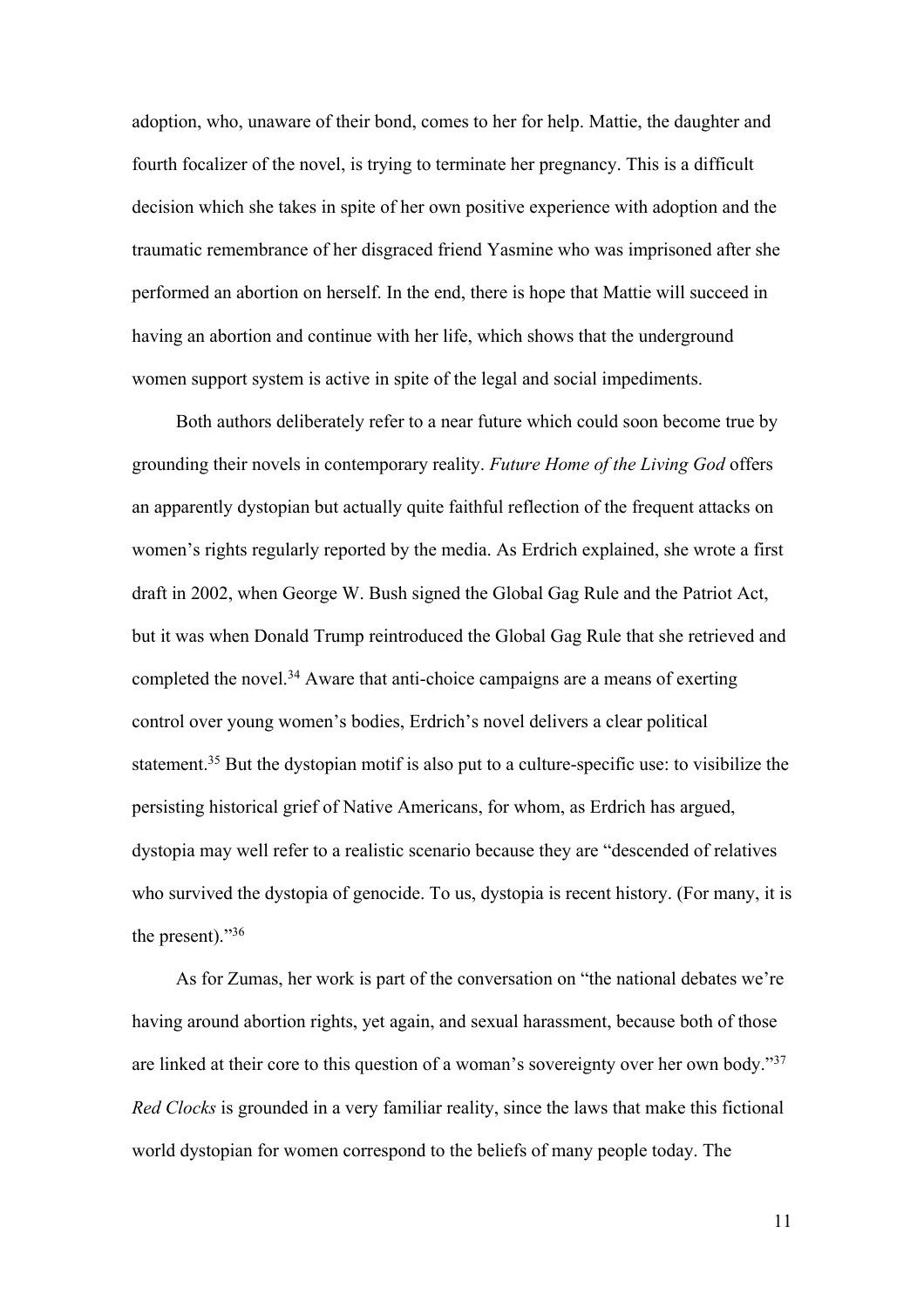conservative, anti-choice Supreme Court, Vice-President Mike Pence's outspoken support of anti-abortion legislation, or Donald Trump's interested use of the abortion controversy for his reelection are, unfortunately, not fictional, but very real. <sup>38</sup> The current attempts at banning abortion altogether by overturning *Roe vs. Wade* US Supreme Court decision  $(1973)$ ,<sup>39</sup> most notably through heartbeat bills introduced by various states, make the legal situation of *Red Clocks* quite plausible. Because a good number of people are trying to make this happen, and would certainly not interpret it as dystopian, the dystopian motif in *Red Clocks* suggests that dystopia and utopia depend on one's perspective. Zumas, in fact, did not see her novel as a dystopia but as a paratopia, "using the Greek prefix for 'near' or 'around.'" As she claimed, "[s]omething about dystopia feels so solidly separate from us, and I wanted to invite the reader to experience the world of *Red Clocks* as, 'This is actually happening, maybe next week."<sup>340</sup>

Evidently, in these dystopias "the critique of the present is manifested in the stylization and exaggeration of 'what we have now,' and the women's move against the status quo is enacted as a utopian counterpart."41 In *Future Home*, due to the devastating effects of human action on the environment, fertility is a scarce resource which determines the oppressive control of reproductive women. In *Red Clocks* the laws make women more likely than men to be imprisoned, excluded or killed for making their own choices. However, these novels not only condemn this reality but also project a utopian dream of what might be. In *Future Home*, people go underground to escape the control of the authorities, and there is a system reminiscent of the underground railroad at the time of slavery to hide expecting women and take them North. In a return to more human forms of contact after the technological excesses, cell phones and screens are discarded and snail mail and face-to-face talk again become the most reliable means of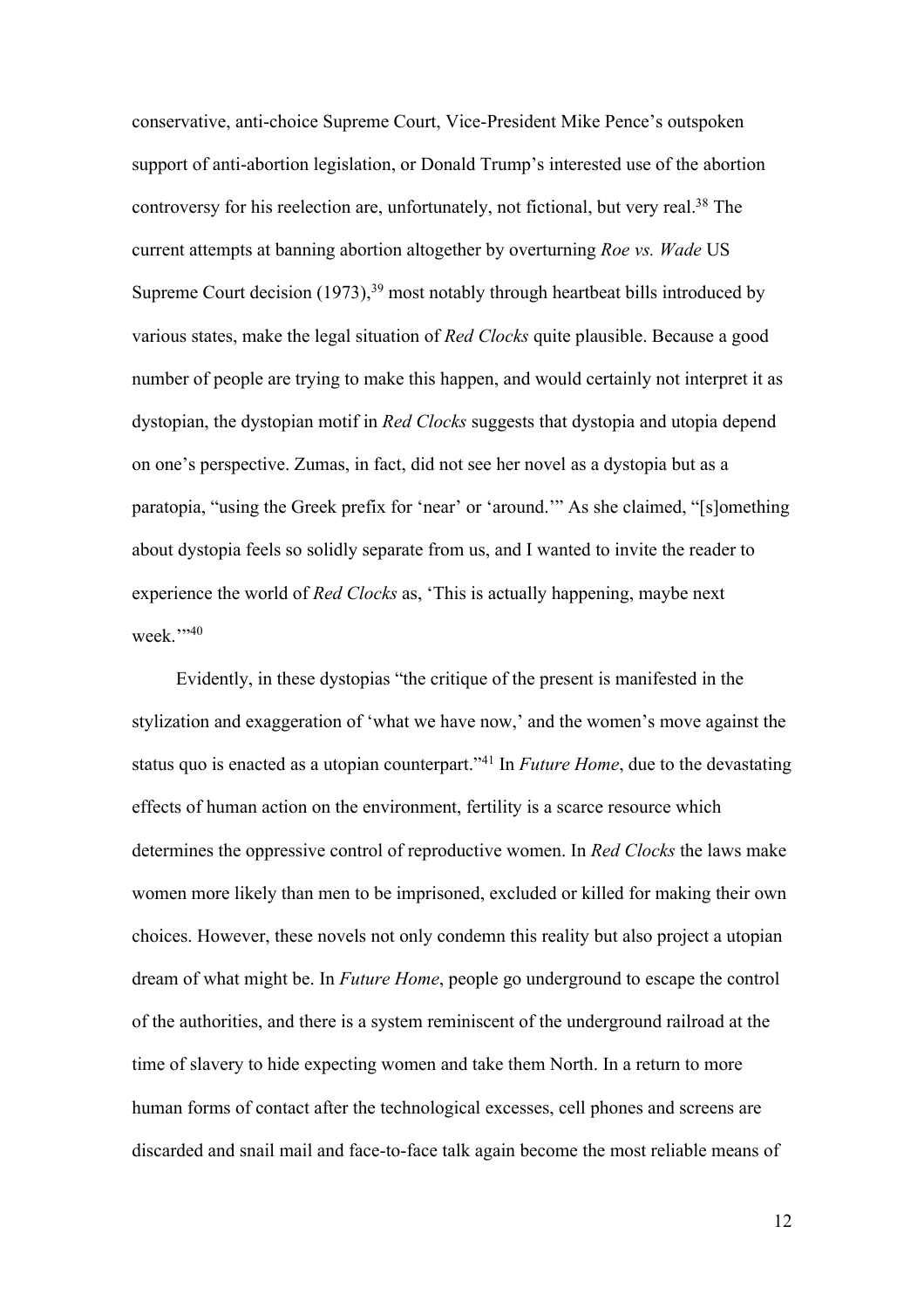communication. Interestingly, Native Americans make the most of the chaotic situation and manage to recover lost lands, which is an example of indigenous resurgence. *Red Clocks* has its own underground resistance, exemplified by the Polyphonte Collective, which is connected to the abolished Planned Parenthood, and was created in response to "the surveillance state and male-supremacist legislation" (312). Apart from affordable abortions, they offer counseling, legal services for women, childcare and cop watching  $(314–15)$ . They also fight for reproductive rights and try to repeal the  $28<sup>th</sup>$  Amendment that took those rights away from women. As Ro observes, facing her own inaction, "[t]hey don't just sit there watching" (315), and this will be part of her awakening to a new life purpose.

#### 3. Recovering a Language of Relation and Resistance

As the two novels show, when it comes to the deleterious effects of climate change and other excesses of neoliberalism, it is women who suffer the most. They also point to the dangers of inaction and call on us to take a stand against the unjust treatment of women, especially women of color such as Cedar in *Future Home* and Yasmine in *Red Clocks*. In order to involve readers and make their warning more effective, they resort to formal fluidity and relationality. In *Worlds Apart*, Dunja Mohr argues that contemporary feminist dystopias imagine and create "from a world riven by binary logic an alternative world of transgressions, of new interstices and interrelations." Claiming that feminist dystopias have shown that "classifications such as utopia *or* dystopia are indeed in many cases obsolete," she examines the activist aspects of feminist utopian/dystopian literature and proposes a new subgenre, "transgressive utopian dystopias," some of whose characteristics are pertinent to the works I am examining. Transgressive utopian dystopias are hybrid texts which "incorporate within the dystopian narrative a utopian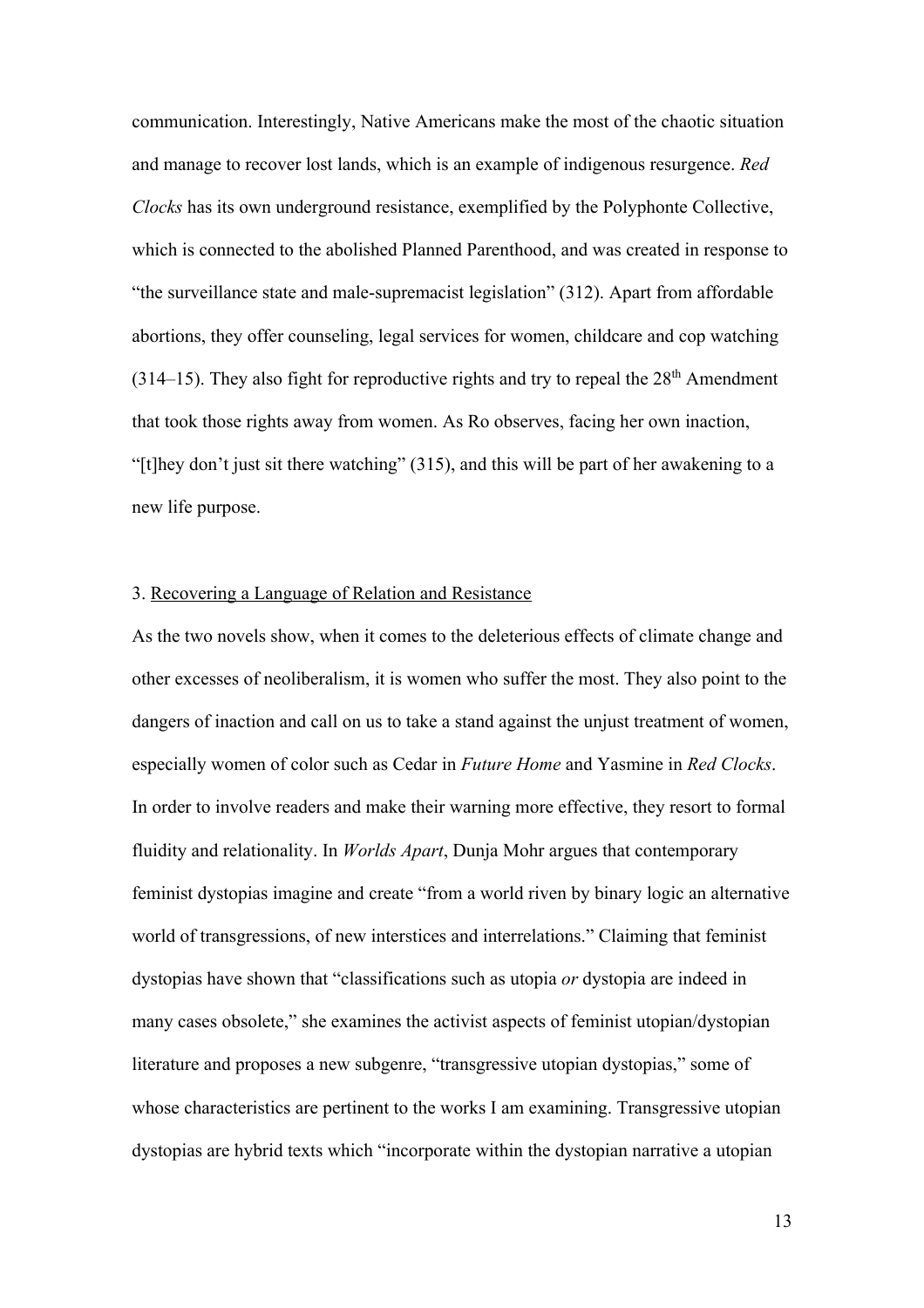undercurrent," and "they criticize, undermine, and transgress the established binary logic of dystopia." Since Mohr associates the transgression of binary thought and the collapse of generic boundaries with poststructuralism,  $42$  it is worth examining whether more recent feminist dystopias continue or move beyond those postmodernist features. While it is true that the new dystopias inherit many of their literary features from various genres, I argue that there is a renewed emphasis on formal fluidity and generic blurring. Although these features were already present in modernist and postmodern works, they now point to a vindication of values specific to the present.

The protagonists of *Future Home* and *Red Clocks* are committed to a process of language recovery and revision. As is often the case in other contemporary feminist dystopias, which, as Ildney Cavalcanti argues, "overtly thematize the linguistic construction of gender domination by telling stories about language as instrument of both (men's) domination and (women's) liberation," language has a liberating potential here too. Like their female protagonists, Erdrich and Zumas engage in "resistance and subversion through language."<sup>43</sup>

Cedar is writing her diary for her baby to prevent the erasure of her true story at the hands of the authorities and record historic times that seem like the end of the world. Part of it is an account of her search for her own origins: adopted by Sera and Glen Songmaker, she comes to know her biological mother Mary Potts on the Ojibwe reservation, and towards the end of the novel she discovers that her adoptive father Glen is actually her biological father. What she wants is for her baby to "enter the web of connections"44 she grew up without but is now in the process of recovering, and this requires the affirmation of a language of relation. Together with her written account of individual and communal memory, and as part of her search for a language of selfexpression, Cedar recreates the world that is disappearing by compiling bits and pieces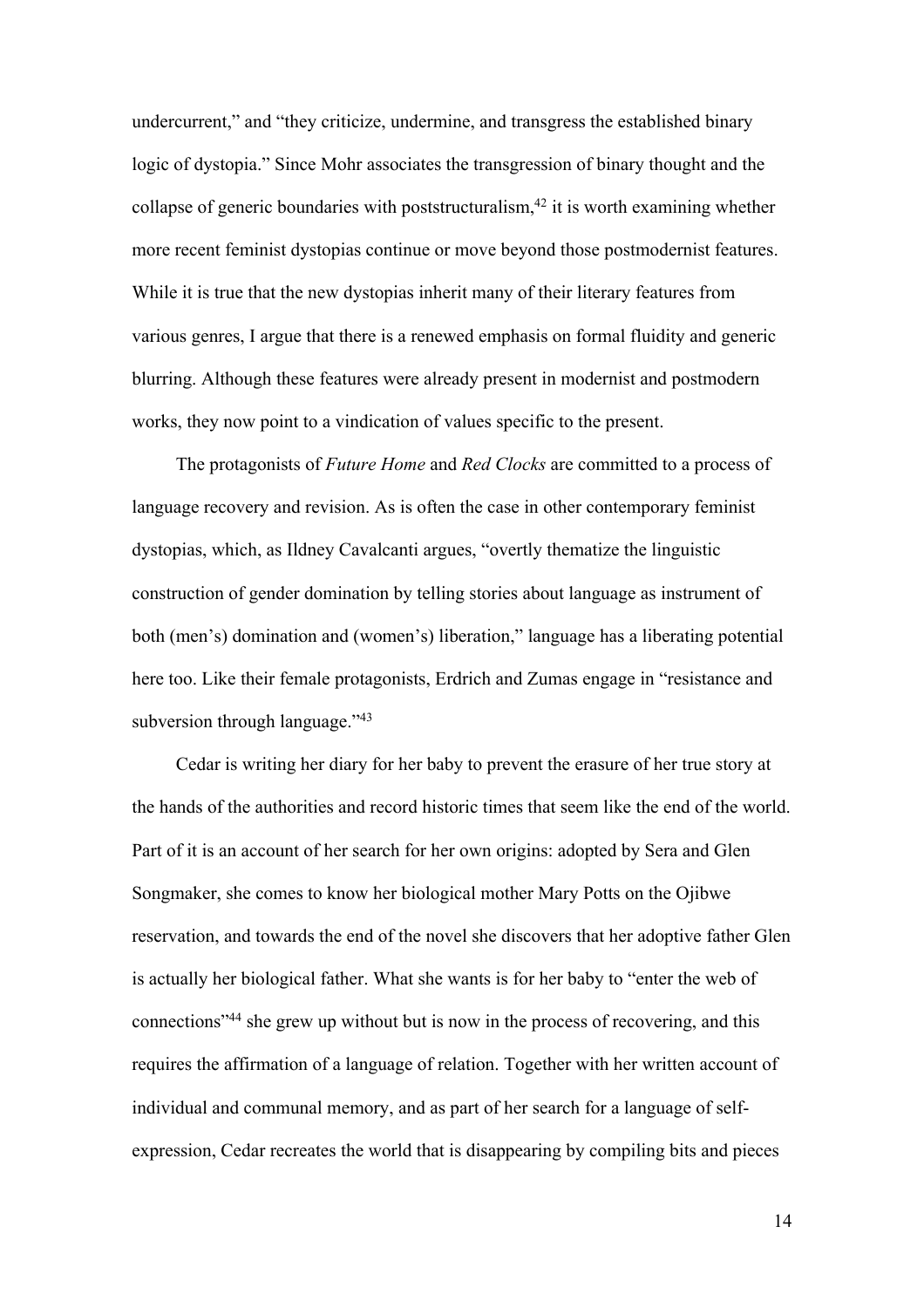"from the now and from the before"  $(171)$ , to provide her baby with a history.<sup>45</sup> This results in a hybrid voice inspired by Christian narratives—she is a devoted student of the Catholic Incarnation, about which she writes in her theological newsletter *Zeal* and the Ojibwe stories she hears from her grandmother and other relatives on the reservation.

As a polyphonic novel, *Red Clocks* is also a sustained reflection on the blurred borders between history and fiction in the interspersed sections about the life of Eivør Mínervudottir. Often, the scenes Ro describes present us with an account of the process of writing, with crossed-out lines and final decisions about the explorer's life:

#### Born in 1841 on a Faroese sheep farm,

#### The polar explorer was raised on a farm near

In the North Atlantic Ocean, between Scotland and Iceland, on an island with more sheep than people, a shepherd's wife gave birth to a child who would grow up to study ice.  $(1)$ 

Ro's indecisiveness is apparent especially at the beginning of the novel, and the absence of self-correcting marks later on signifies her finding a voice to imagine the explorer's life and make decisions about her own. Ro has a notebook where she writes in list form, "and any list is eligible" (8). We witness the development from the early list "Accusations from the world"—which include items like "You're too old," "If you can't have a child the natural way, you shouldn't have one at all," "You're doing something unnatural," or "Every child needs two parents," "Children raised by single mothers are more liable to rape/murder/drug-take/score low on standardized tests" (8– 9)—to the final list of things Ro wants, which includes "more than one thing" (348).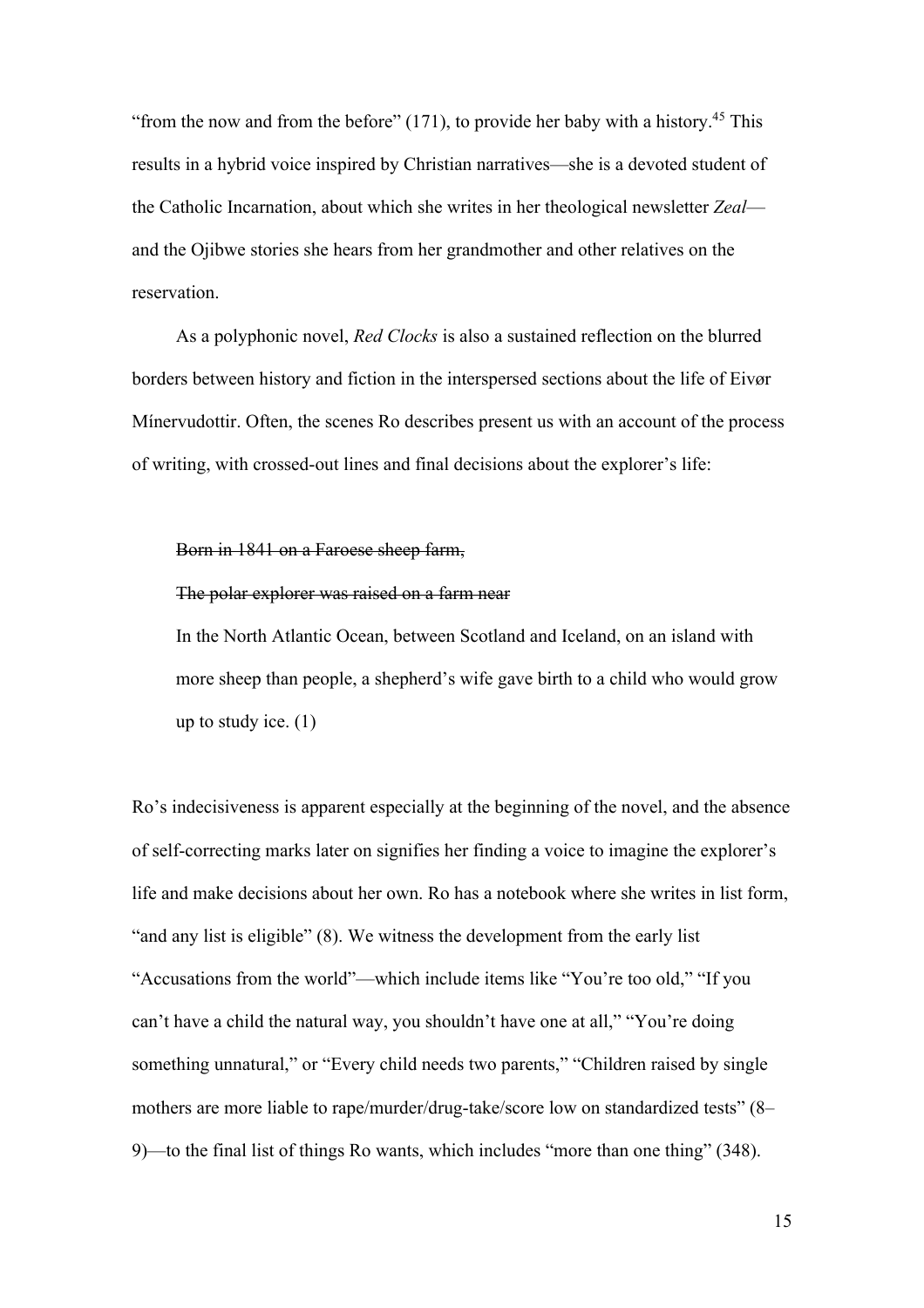These lists are a way for Ro to come to terms with the social restrictions and limiting expectations about womanhood that she faces and develop her own assertive voice.

In light of the definition of critical dystopias presented above, the conversation of utopia and dystopia that these texts incorporate is articulated in the open endings of both novels. In the final scene of *Future Home of the Living God*, Cedar remembers the last time it snowed in Minnesota, back when she was eight: "That was the year we lost winter. Lost our cold heaven" (266). Her condition at the end is extremely uncertain: she is imprisoned, recovering from her first pregnancy, waiting for her next one in her cell. But the memory of the sharp cold that exists no more sustains her, and she dreams that her baby is safe, kept by a helpful doctor, a possibility that is left open at the end of the narrative: "Whiteness fills the air and whiteness is all there is. I am here, and I was there. And I have wondered, ever since your birth. Where will you be, my darling, the last time it snows on earth?" (267). Similarly, the ending of *Red Clocks* is open: it consists of a list of things Ro wants to do, which includes, for example, "To go to the protest in May. To do more than go to a protest" (349), suggesting that she may have been inspired by the Polyphonte Collective to become a social activist; and "To be ok with not knowing" (349), so that she has greater confidence in facing what the uncertain future may bring. Her last wish "[t]o see what is. And to see what is possible" (349) resonates with utopian and dystopian echoes. Hence, in both novels, individual recollection becomes "the first, necessary step for a collective action."46 However, true to the spirit of critical dystopias, the voices of women, and of Native Americans, in the case of *Future Home*, are an exercise in collective memory that articulates a social project of hope.

Another feature that connects these novels to critical dystopias is their "intensification of the practice of genre blurring," $47$  which also characterized feminist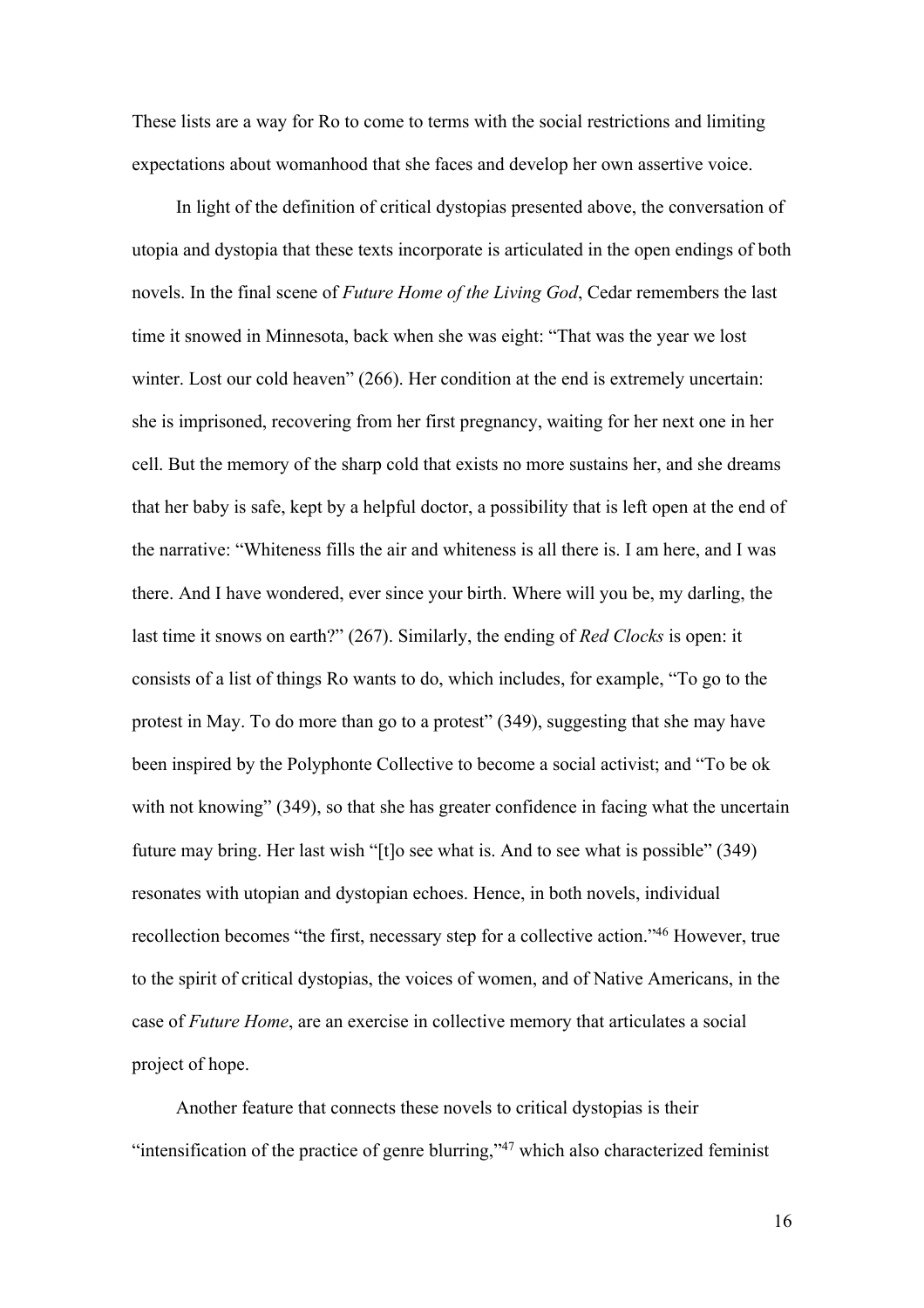dystopias from the beginning.<sup>48</sup> It is by "self-reflexively borrowing specific conventions from other genres" that such works "blur the received boundaries of the dystopian form and thereby expand its creative potential for critical expression." This makes them formally and politically oppositional, for the very notion of "an *impure* genre, with permeable borders which allow contamination from other genres… represents resistance to a hegemonic ideology that reduces everything to a global monoculture.<sup>149</sup> This also applies to *Future Home*: it is presented as a letter Cedar writes to her unborn baby; and by making us privy to her reflections, her journal-structured observations of the changes around her and her fears in the face of overwhelming uncertainty and persecution, she makes us surrogate addressees and demands that we bear witness too. In her diary Cedar also delves into the world of nature, noting, for example, changes whereby "ducks are not ducks and chickens are not chickens, insects are nutritious, and there are ladybugs the size of cats" (90). Her detailed descriptions of new species are often excessive and parodic, sometimes humorous, like the bird the size of a hawk with a "beakless, featherless, lizardlike, rosy red" head (91‒92), a "graceful thing with fluid, darting movements" which "behaves exactly like a lizard-bird" (92). Her fascination with new interspecies fluidity leads to the realization that she is "not at the end of things, but the beginning" (92), and it seems clear that nature is reclaiming its territory. Cedar's exercise in natural science also includes genetic mutations (106 ff.) and evolution (107, 160). Another genre this novel engages with is spiritual history, which encompasses Cedar's frequent reflections on her faith—she is especially interested in the canonization of the Lily of the Mohawks, Kateri Tekakwitha. Moreover, some of the passages on the world that is disappearing are written in a poetic prose that frames them as rituals of mourning: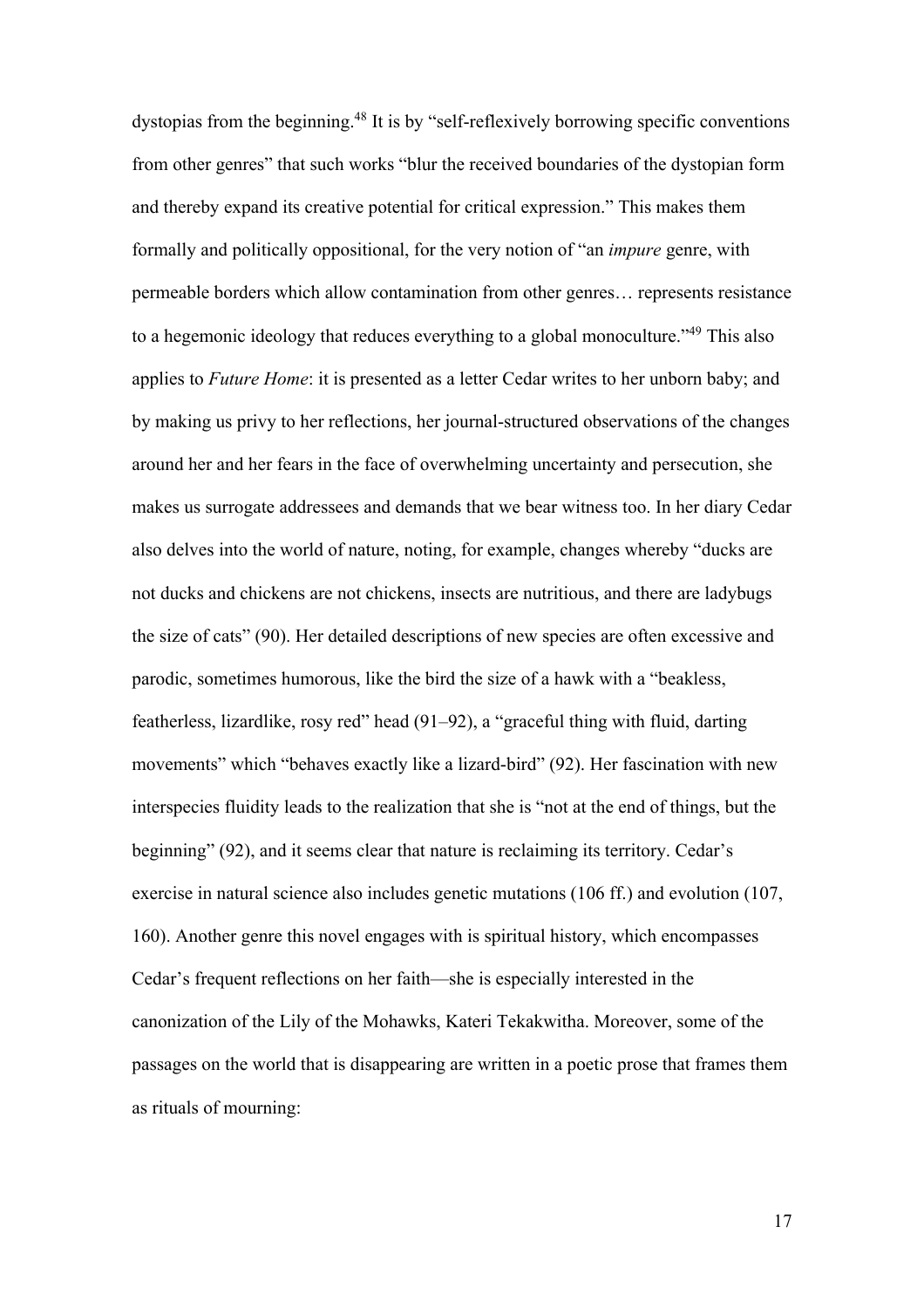And all the while as the light slants lower and lower, bathing us in a gorgeous, smoldering glow, my heart slowly cracks. The deep orange-gold of the sun is pure nostalgia. An antique radiance already sheds itself upon this beautiful life we share. I grow heavy, rooted in my lawn chair. Everything I say and everything my parents say, the drift of friends, the tang of lemonade, the wine on their tongues, the cries of sleepy birds and the squirrels launching themselves without fear in the high tops of the old maples and honey locusts, branch to branch, all of this is terminal. There will never be another August on earth, not like this one; there will never be this sort of ease or precision. The birds will change, the squirrels will fall, and who will remember how to make wine? (61)

The whole novel is inspired not only by speculative fiction, but also by mystery fiction and the thriller. Moreover, apart from *The Handmaid's Tale*, interesting intertextual connections include echoes of Charlotte Perkins Gilman's "The Yellow Wallpaper" during Cedar's imprisonment in hospital; resonances of transcendentalism—"the soul is not in the body. The body is in the soul" (264), and she imagines the neurons of her baby's brain connecting like the stars she sees,"interconnecting thoughts in the giant mud of God" (106)—an allusion to T. S. Eliot—maybe he "had it right. Our world is ending not with a bang but a puzzled whimper" (190)—or quotes from Hildegard of Bingen—"Everything is penetrated with connectedness, penetrated with relatedness" (257).

*Red Clocks* also sets the dystopian motif in conversation with a series of narrative genres. There is a good deal of suspense: Mattie's attempts to terminate her pregnancy; the false accusations against the mender Gin Percival, which could lead her to jail; the biographer's (Ro's) desperate attempts to become pregnant; the growing tension on the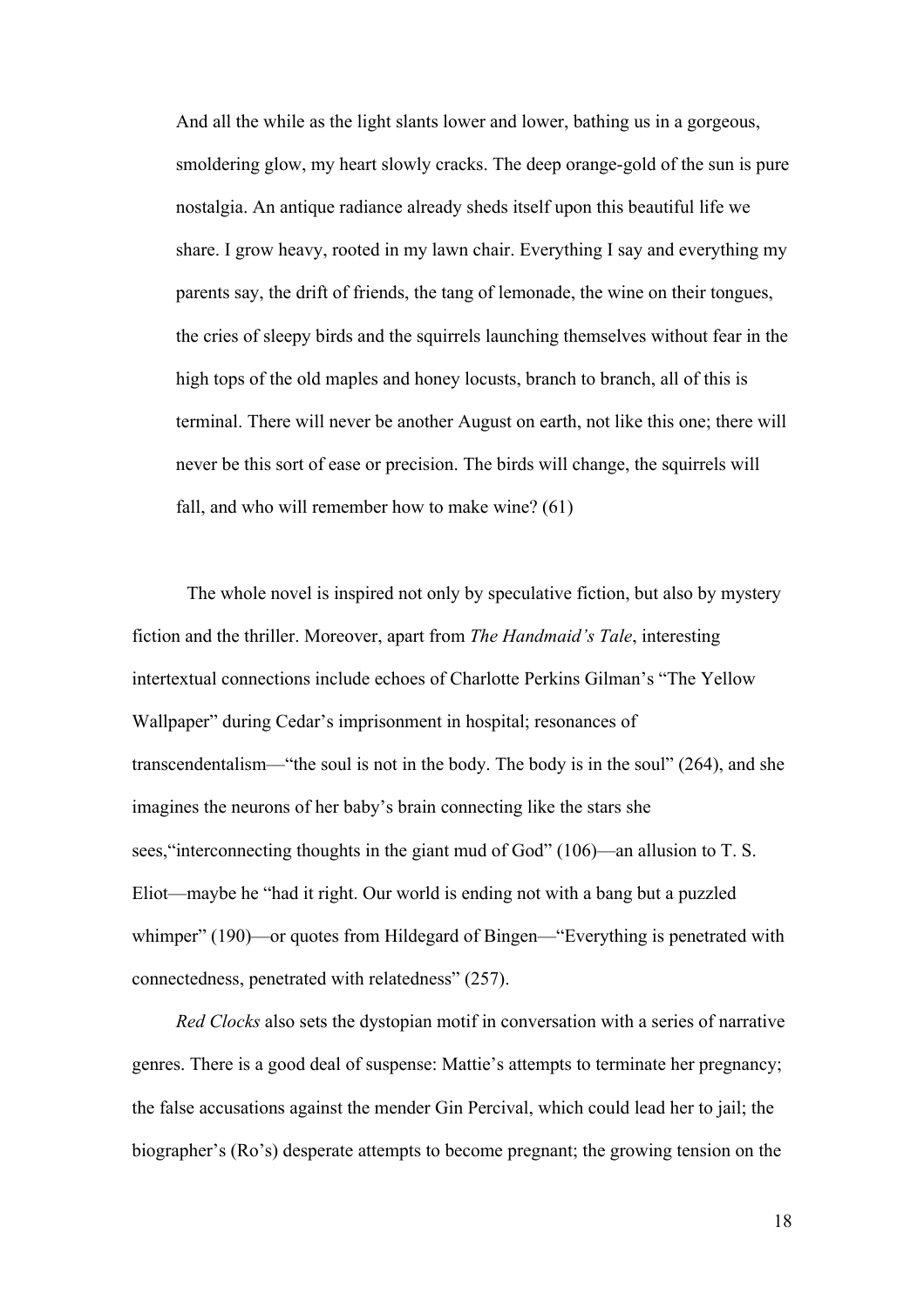road to separation between the wife (Susan Korsmo) and her husband; or Eivør Mínervudottir's struggle for survival. Biography is present throughout in the intercalated sections on the life of the explorer, but it is here understood as inherently fluid too, as Ro becomes more prone to resorting to her imagination to fictionalize Eivør's life, using the first person and thus projecting her own self on the life she is putting down in writing. Ro's colleague and friend Penny is a romance fiction writer; the tsunami siren evokes narratives of natural disasters and there is a long scene of a legal case. Pirate books are referred to in the mender's ancestry and her constant selfidentification as a Percival; Greek myth appears in the description of the Polyphonte Collective; and self-help books are evoked in Susan's attempts to save her marriage. Cetology is also present, together with references to whales from popular culture, and there is a lot of scientific detail in the account of the explorer's study of ice.

Also relevant is Ro's fairytale interpretation of her envy of Mattie's pregnancy: "A hard little glass splinter in [Ro] hopes the girl is miserable" (264); the glass splinter is "thrilled" (267) to hear that Mattie's attempt to have an abortion in Canada was unsuccessful, and when she tries to discourage her from trying again, it is the glass splinter that chooses the words she utters: "The biographer's whole self is a splinter" (299) encouraging Ro to make Mattie give her the baby. When she writes about Eivør Mínervudottir and that her book is published under a man's name, Ro assigns a similar splinter to her:

In the first fairy tale Uncle taught me, a glass splinter in the eye would make all the world ugly and bad. I have such a splinter now. I see Harry's name on my paper in *Philosophical Transactions of the Royal Society of London* and curl with rage. It is mine but nobody knows. They know the facts imparted, which have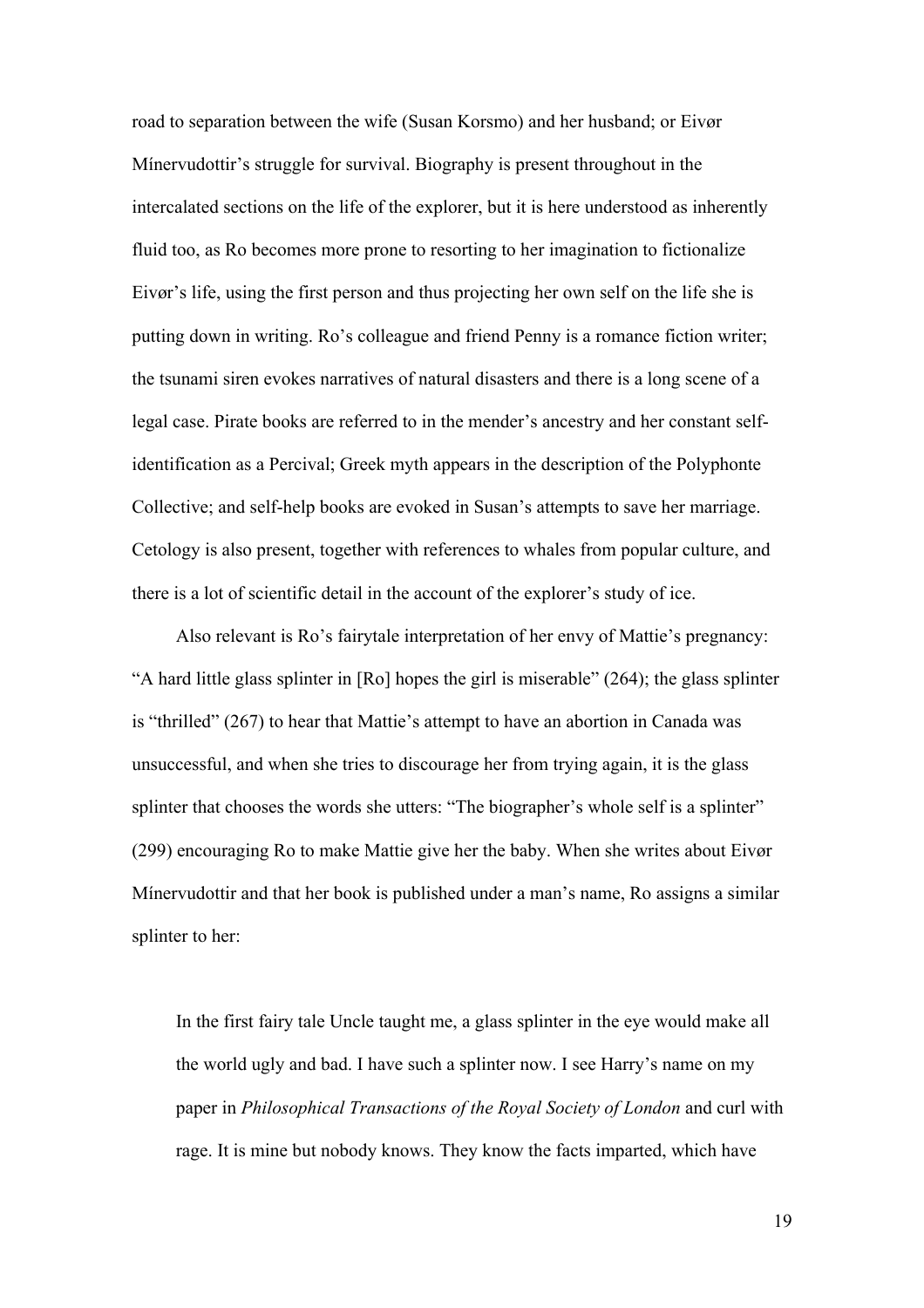more value than my small self; yet with the splinter lodged in me, I can't rest. (307)

It is not until Ro develops a closer relationship with Mattie and she sees how afraid the girl is and how much she needs not to be pregnant that the splinter melts and disappears. Furthermore, Zumas includes an excessive, parodic element in the objectification of women's bodies—most tellingly in Ro's appointments with an insensitive doctor when she takes steps to become pregnant. As for intertextual relations, they include echoes of Emily Dickinson's poetry—"The three o'clock bell is big over the harbor, flakes of bronze dropping slow to the water, bell in her mouth, bell in her scabbard" (40)—of Virginia Woolf, especially *The Waves*, <sup>50</sup> and of *Moby Dick*, which is directly quoted from and sets the background for the references to whales (124).

Although neither genre blurring nor intertextuality are exclusive to transmodern literature or contemporary feminist dystopias, their prevalence and the way they point to specific values like relatedness and fluidity can be considered a defining characteristic of our age. To a large extent, the political motivation of novels like Erdrich's and Zumas's is connected to their being strategically positioned between dystopia and realism, whilst combining a series of different genres. As emphasized by Cody Delistraty, "in the last couple of years, dystopian fiction has both exploded and fundamentally changed as a genre. Most of it—especially the large number of books written by women—doesn't quite qualify for the label. Rather, today's "dystopia" hews closer to reality than ever before."51 While *Future Home* refers to changes in nature that are not realistic or expected right now, its representation of the treatment of women is not that far from reality. As for *Red Clocks*, the situation is disturbingly close to our own, and evokes the famous saying that "one man's utopia is another man's dystopia,"<sup>52</sup>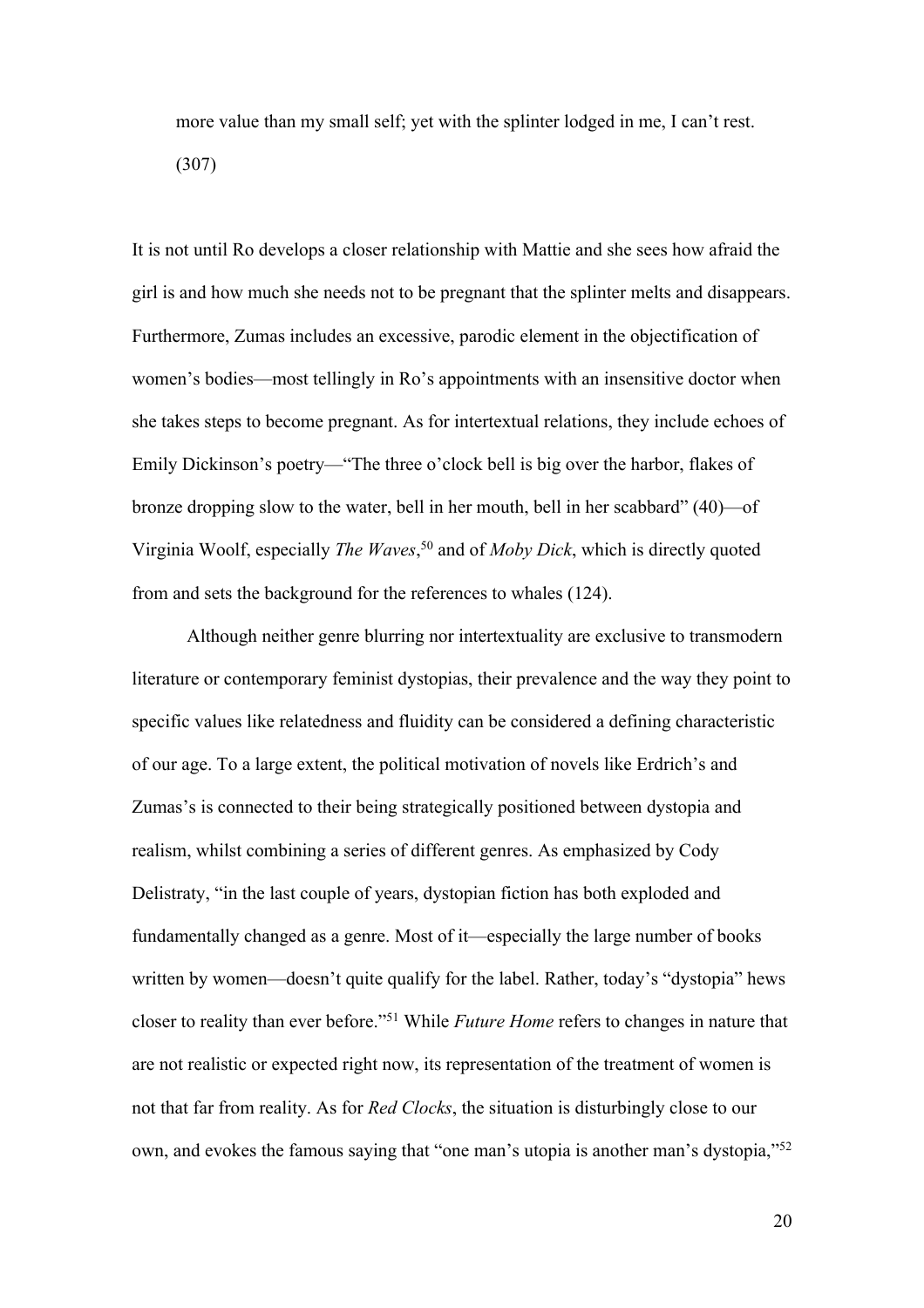or, more pertinently, that some men's utopias are often women's dystopias. Hence, this strategic blurring of genre borders and between dystopia and realism in recent dystopian novels by women, which deal with gender "in a way that's fundamentally true,"<sup>53</sup> is an incisive critique of the present state of affairs which in turn reminds us that what may be dystopian in a particular context, for a particular group of people—gender, class, race, nationality are some of the relevant factors here—may be, simply, real life, in another.

#### 4. Towards a Transmodern Ethics of Solidarity and Ecology

If it is true that "utopia exists in the quotidian,"<sup>54</sup> it makes sense to attend to the utopian undercurrent in feminist dystopias as a repository of ideas directed at political transformation. Akin to values emphasized in the transmodern age, the utopia within these dystopias has to do with female solidarity and the recovery of nature. Interestingly, in both novels gender and ecology are complicit in acting together against the evils of patriarchal neoliberalism. Gender is a positive assertion, collectivity acts as a remedy against sexism, and nature keeps the speculative form of these narratives in balance, rooting them in reality. In *Future Home*, we have the added reference to Native American resurgence, based on a reciprocal and balanced understanding of life.<sup>55</sup> The essential value in these utopian undercurrents and in the formal fluidity noted above is relationality, one of the key values that is being vindicated as relevant in Transmodernity. It seems clear that a new awareness of shared global risks and interdependencies has made us more willing "to accept contradicting realities and multicultural perspectives,"56 and this is particularly evident in feminist dystopias.

In *Future Home*, there are various levels of relations, articulated through Cedar's participation in the Ojibwe storytelling tradition. Reflecting the potential of her mixed origins, background and knowledge, her baby—whose father is a white American of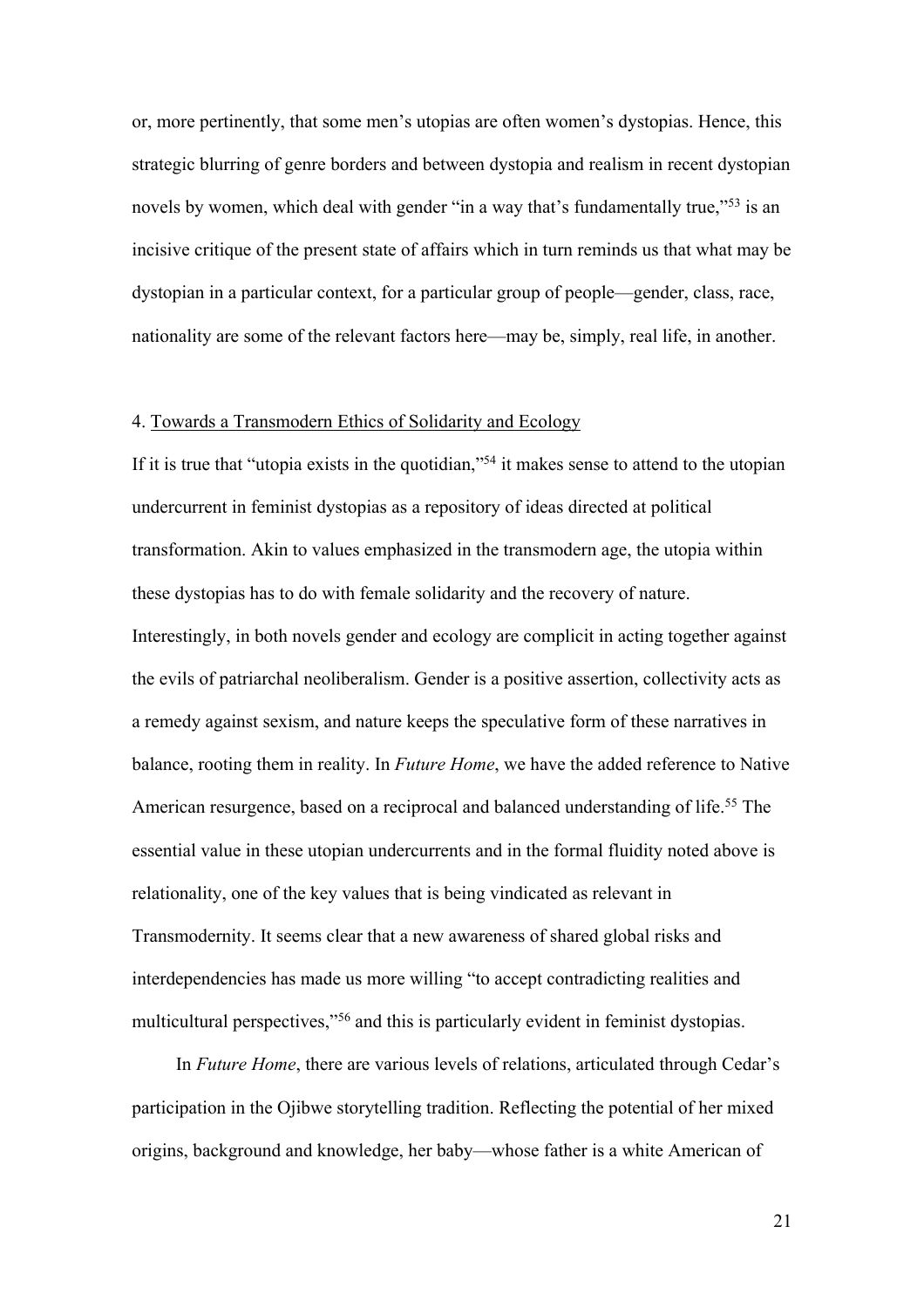Italian descent—will be one of the few survivors, the living god of the future as Cedar imagines him. Relationality is reinforced in the way the creation of a new human being connects mother and baby to nature, to the universe, and to God, in a transcendental reciprocity of body and soul: Cedar becomes aware of the integrative power of life and loves "every fresh new cell of blood, every icy flash of neuron, a love of you, a love of everything" (209). Relationality is also made manifest in various examples of solidarity: the underground system of support which includes her adoptive mother Sera and helps Cedar escape from hospital the first time; the friendly doctor in Cedar's second imprisonment; and the bonds established by the imprisoned women, often expressed through song and kinship. Interestingly, there is also a culture-specific utopia in the midst of dystopia: It appears that the current situation is not as traumatizing for the Natives as it is for non-Natives, since, as Cedar's Ojibwe stepfather Eddy explains, "Indians have been adapting since 1492 so I guess we'll keep adapting" (28). He becomes the leader of a movement to "take back the land" (95) and make the reservation self-sufficient, "like the old days" (227). Part of this move of resurgence is the "new unbreakable code" (228) the Natives adopt, a non-verbal language based on the howling of wolves, which Erdrich somewhat humorously connects to the codetalkers of World War II. 57

In *Red Clocks*, Zumas declares her core interest: female friendships and relationships. To her, "it's really intriguing that we come to think of ourselves as these very separate beings, but we're really not. We rely on one another and on the natural world in ways that we're usually unconscious of."<sup>58</sup> The way she structures the novel from the focus on the biographer and her obsession with becoming a mother, to sixteenyear-old Mattie's success in having an abortion and continuing with her life—offers some hope of reproductive freedom for the future. The existence of activist groups like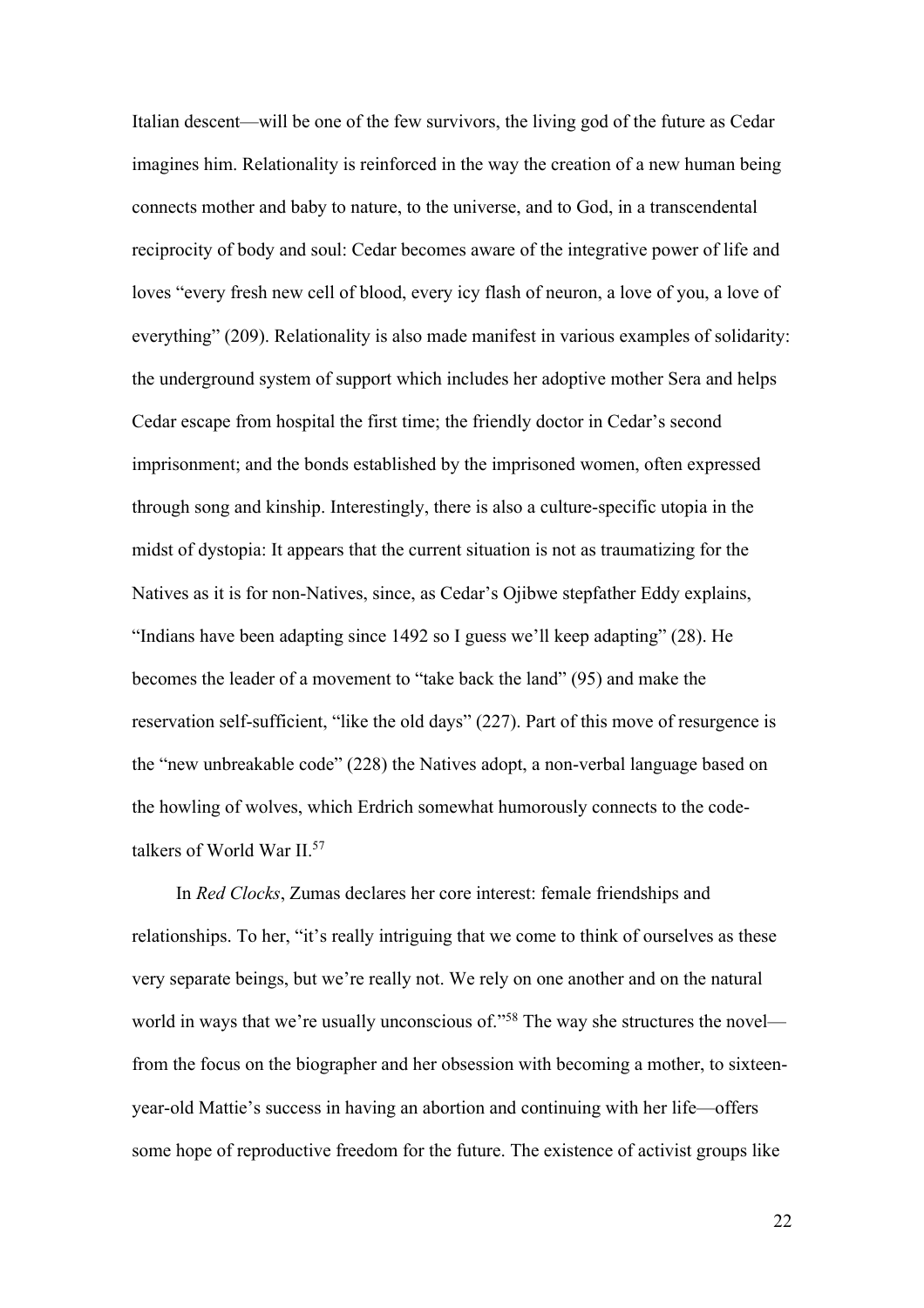the Polyphonte collective and the alternative healthcare arrangements, exemplified by the mender, provide an underground system of care that proves essential for survival and resistance. All the characters start from a position of relative dissociation from each other, but the narrative progressively unveils relations they are not even aware of. The biographer and the wife are closer than their rivalry allows them to see; the mender is actually the daughter's biological mother; and the mother will save the mender from a false accusation of witchcraft by figuring out the actual events leading to her accusation by connecting different stories she happened to hear. The text plays with these women's roles in a way that calls on us to reflect on how a specific positioning does not always allow us to see how close to others we actually are. The lesson is already there in the words of Virginia Woolf from *To the Lighthouse* that frame and inspire *Red Clocks*: "For nothing was simply one thing. The other Lighthouse was true too" (Epigraph).

By emphasizing utopian dreaming in their novels, Erdrich and Zumas show that relationality applies not only to people but also to place and to nature. Rather than the "bad places" we associate with earlier dystopias, these novels are deeply rooted in the natural landscape. Erdrich describes the loss of winter in Minnesota as a visual and musical work of art that we would soon probably be grieving over: "We didn't know it was heaven" (265), says Cedar sadly, reminding us that there is still time for us to react and stop climate change before it is too late. Although it remains unclear what the primitive babies born in the novel are like, the fact that male organs are not developing properly, and sometimes not at all suggests that nature is leaning towards the feminine. Nature in the novel is shown to be strangely transformed, mostly through new mixings, but it is not destroyed: "nameless plants" grow even in the pregnant women's prison, "pushing into it. ... [e]very day there is an even thicker green profusion" (258) catching hold "across the fences, across the razor wire, even along the glass towers of the guards,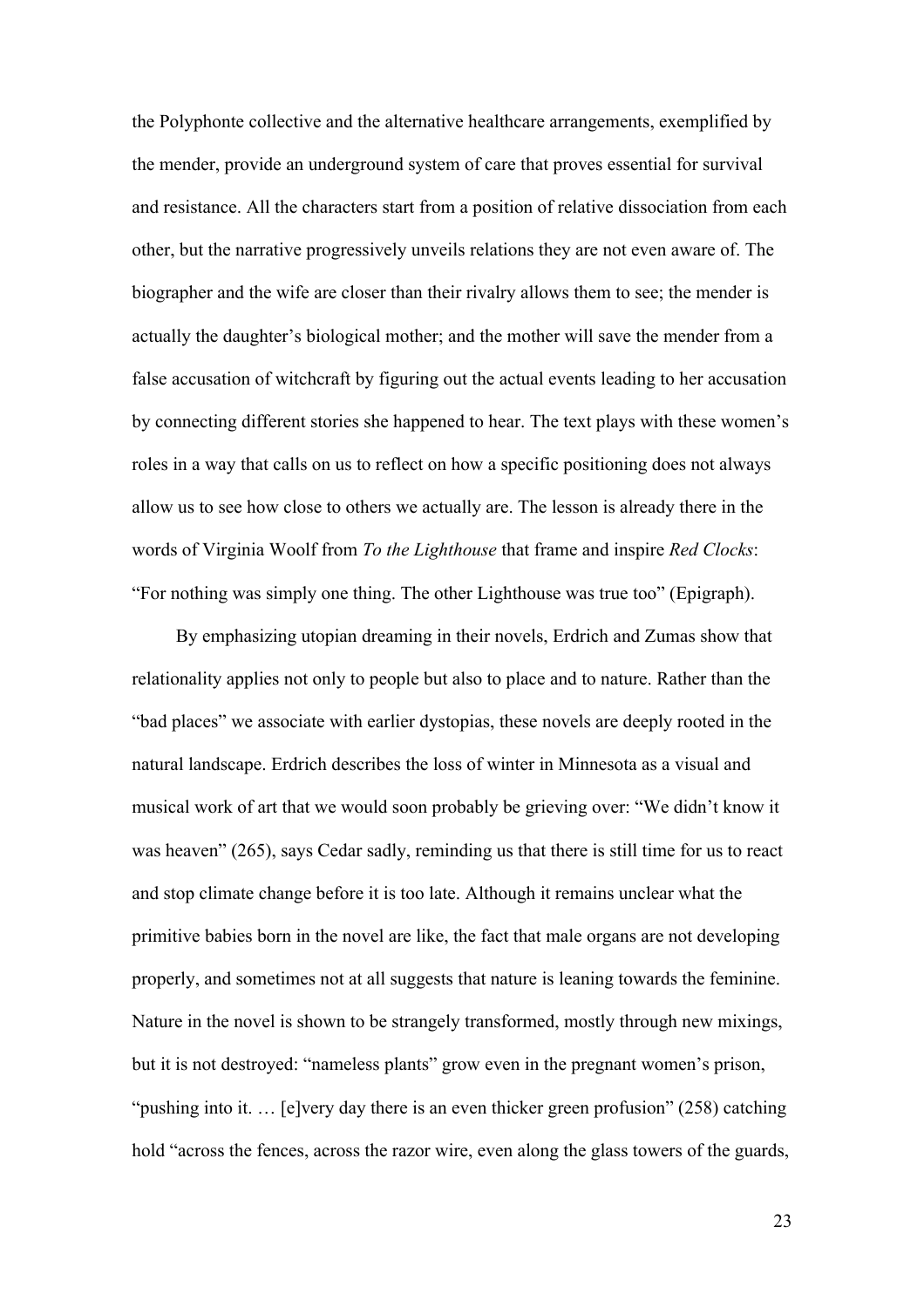rearing into ferocious sunlight" (259). This creative power of nature, which prevails in spite of human violations, echoes Cedar's new awareness of female companionship and the Ojibwe ethics of care.

In *Red Clocks*, the Oregon landscape with the overpowering figure of the ocean is also described poetically:

In Newville you can watch the sea eat the ground, over and over, unstopping. Millions of abyssal thalassic acres. The sea does not ask permission or wait for instruction. … Today its walls are high, white lather torn, crashing hard at the sea stacks. … The water heaves up for reasons they don't have names for. (6)

Nourishing and threatening, the ocean is the unifying thread in the novel. It could sweep them all, nature thus re-conquering its territory, as the tsunami drills remind them. When Mattie, who was always attracted to whales, sees a dozen of sperm whales stranded on the beach, she touches one of them just before it dies, and yearning to know her biological origins she relates to the whale as a surrogate mother: "A whale is a house in the ocean. A womb for a person" (124). In a novel with so much womb symbolism—such as the red clocks reference as used by Gin the mender—this moment is transformative. Terribly disturbed by the destruction she has witnessed, Mattie joins the mourning ceremony with her classmates, and dreams of inventing a way of using the whales' strength to produce renewable energy, so that they are protected instead of being killed or left to die. Whales and humans—all of nature for that matter—are connected further in the concluding chapter. As its focalizer Ro says, "[m]ost whales, when they die, don't wash up on beaches. Their carcasses fall to the ocean floor, where they are consumed over time by foragers big and small. A deep-sea whale fall can feed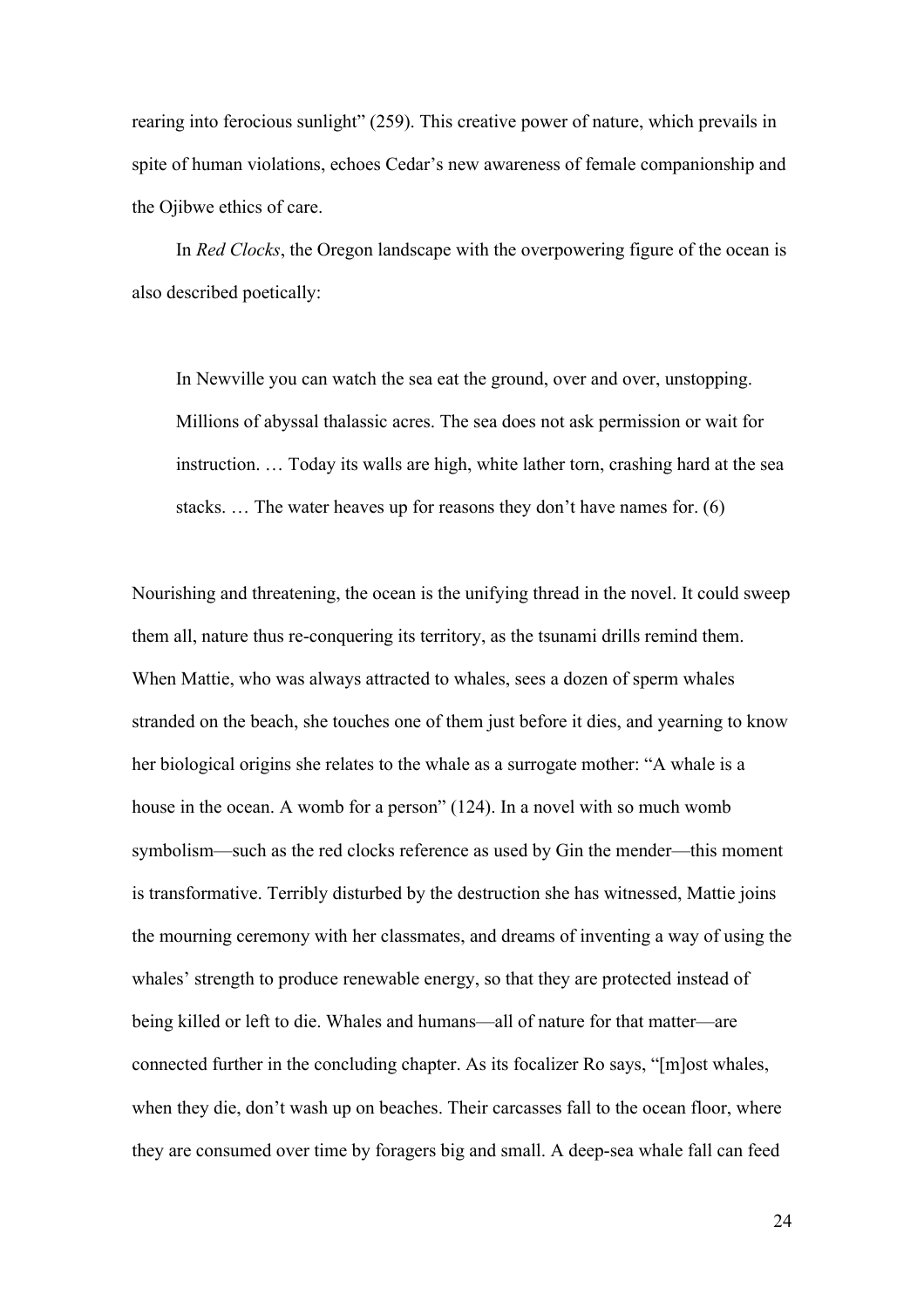scavengers for fifty years or more" (344). When Eivør Mínervudottir dies of exposure, her body, which "sank to the bottom of Baffin Bay, west of Greenland… entered many other bodies" (346). Ro imagines how the explorer's body becomes food for thousands of beings, including a shark which is in turn eaten by citizens of Reykjavík on Christmas day, 1885 (346–47). Not only does Eivør Mínervudottir enter other bodies, but other brains too, for the people who read her research—even if published under a man's name—"were changed by the explorer" (348), as was the translator of her notebooks, the biographer working on her life narrative, the students who hear her stories, the people who will read Ro's book once it is published (347–48). All of this takes relationality to another level, reminding us of the inescapable connection between all beings.

## 5. Conclusion

Although it will evidently take time and more in-depth analyses of contemporary feminist dystopias to establish whether they mark a clear departure from past forms of the genre, my study of *Future Home of the Living God* and *Red Clocks* points to a renewed ethical commitment through a revision of generic and thematic conventions. Their strategic positioning between dystopia and realism demands a reconsideration of these categories beyond simple opposition. Positing the essential inadequacy of binaries to represent today's world, the two authors present fluidity and relationality as essential values in the recovery of a voice for women. By blurring the borders between dystopia and the current reality, these novels raise a call to take action against the loss of women's reproductive rights and environmental destruction. Further, their rootedness in reality and emphasis on relationality, reciprocity and solidarity show a move towards a new transmodern ethics.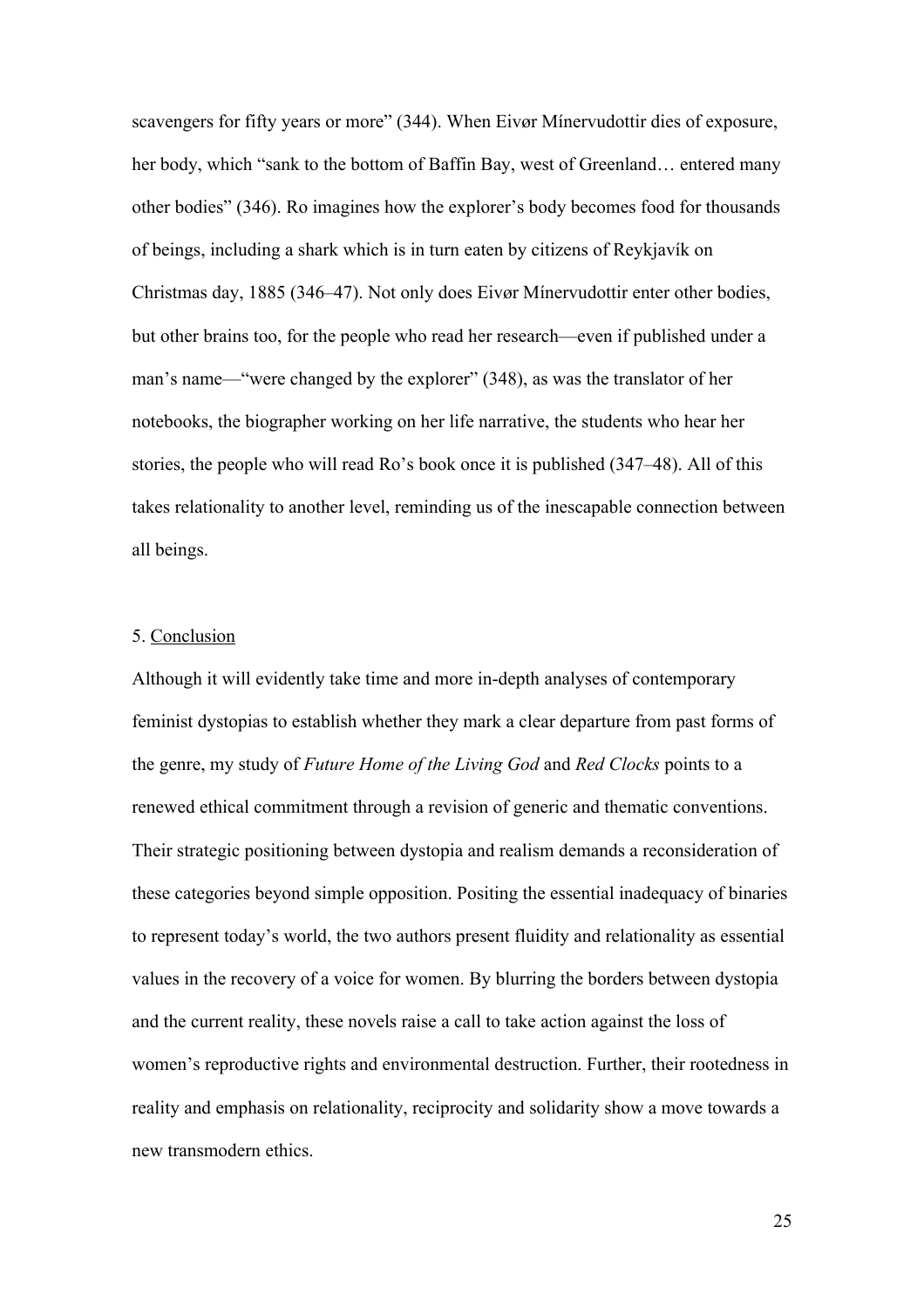On the one hand, the authors' specific accounts of dystopian and utopian motivations compel us never to lose sight of the particularities of different cultural and ethnic contexts. On the other, these feminist dystopias are sustained reflections on the two defining elements of transmodernity, uncertainty and vulnerability. The characters of *Future Home of the Living God* constantly ponder what is happening, but "[n]obody knows" (53), for "[t]he first thing that happens at the end of the world is that we don't know what is happening" (93). Part of Cedar's—and our—job is to "share rumors" (85), to collect bits and pieces of information, and figure out what is going on before it is too late. Similarly, in *Red Clocks*, the lack of understanding of certain occurrences—most notably, the poisonous dead man's fingers that appear on the coast of Newville—is denounced. "Nobody knows" why these algae have come, so the people reject the scientific explanations and blame it on witchcraft instead (182). Since in dystopias, knowledge is often endangered, the truth has to be sought out in spite of distraction or erasure. When Ro remembers how she learned about the new reproductive legislation on her computer screen, she tells herself… and us: "Don't just shake your head. … Don't just sit there watching" (266). Feminist dystopias thus urge us to take action, by staying vigilant, by reflecting on the world and our place in it, and by vindicating the best possible language to express it.

#### Notes

<sup>1.</sup> Stock, *Modern Dystopian Fiction*, 2.

<sup>2.</sup> Ibid., 2‒3.

<sup>3.</sup> Sargent, "Three Faces of Utopianism Revisited," 6.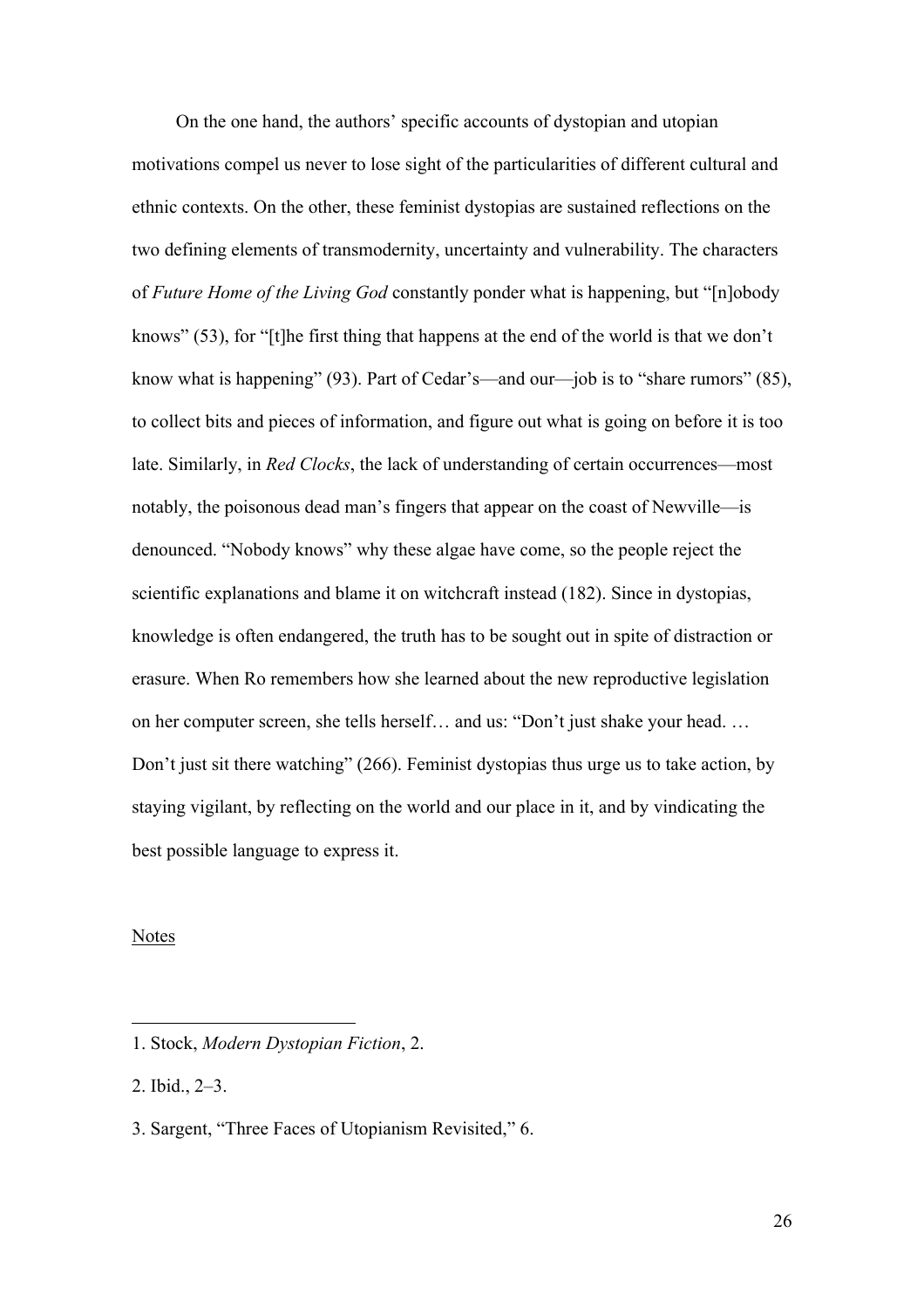- 4. Ventura, "Introduction," 4.
- 5. Bassets, "El triunfo occidental."
- 6. Ventura, "Introduction," 3.
- 7. Di Minico, "Spatial and Psychophysical Domination."
- 8. Milner, "Science Fiction and Dystopia: What's the Connection."
- 9. Sargent, "Three Faces of Utopianism Revisited," 26.
- 10. Mohr, *Worlds Apart*, 8.
- 11. See Castañeda, Sabater, Owren, and Boyer, *Gender-based Violence and*

## *Environment Linkages*.

- 12. Delistraty, "Welcome to Dystopian Realism."
- 13. Di Minico, "Spatial and Psychophysical Domination."
- 14. Sargent, "Three Faces of Utopianism Revisited," 3, 12.
- 15. Mohr, *Worlds Apart*, 28.
- 16. Rodríguez Magda, "Crossroads of Transmodernity," 21.
- 17. Baccolini and Moylan, "Introduction," 3.
- 18. Sargent, "Three Faces of Utopianism Revisited," 9.
- 19. Milner, "Science Fiction and Dystopia," 120.
- 20. Boller, *Rethinking 'the Human'*, 24.
- 21. Seyferth, "Glimpse of Hope," par. 15.
- 22. Baccolini, "Persistence of Hope," 520; Baccolini and Moylan, "Introduction," 7.
- 23. Baccolini, "Persistence of Hope," 520.
- 24. Ibid., 521.
- 25. Ibid., 519.
- 26. Cortiel, "Feminist Utopia/Dystopia," 156.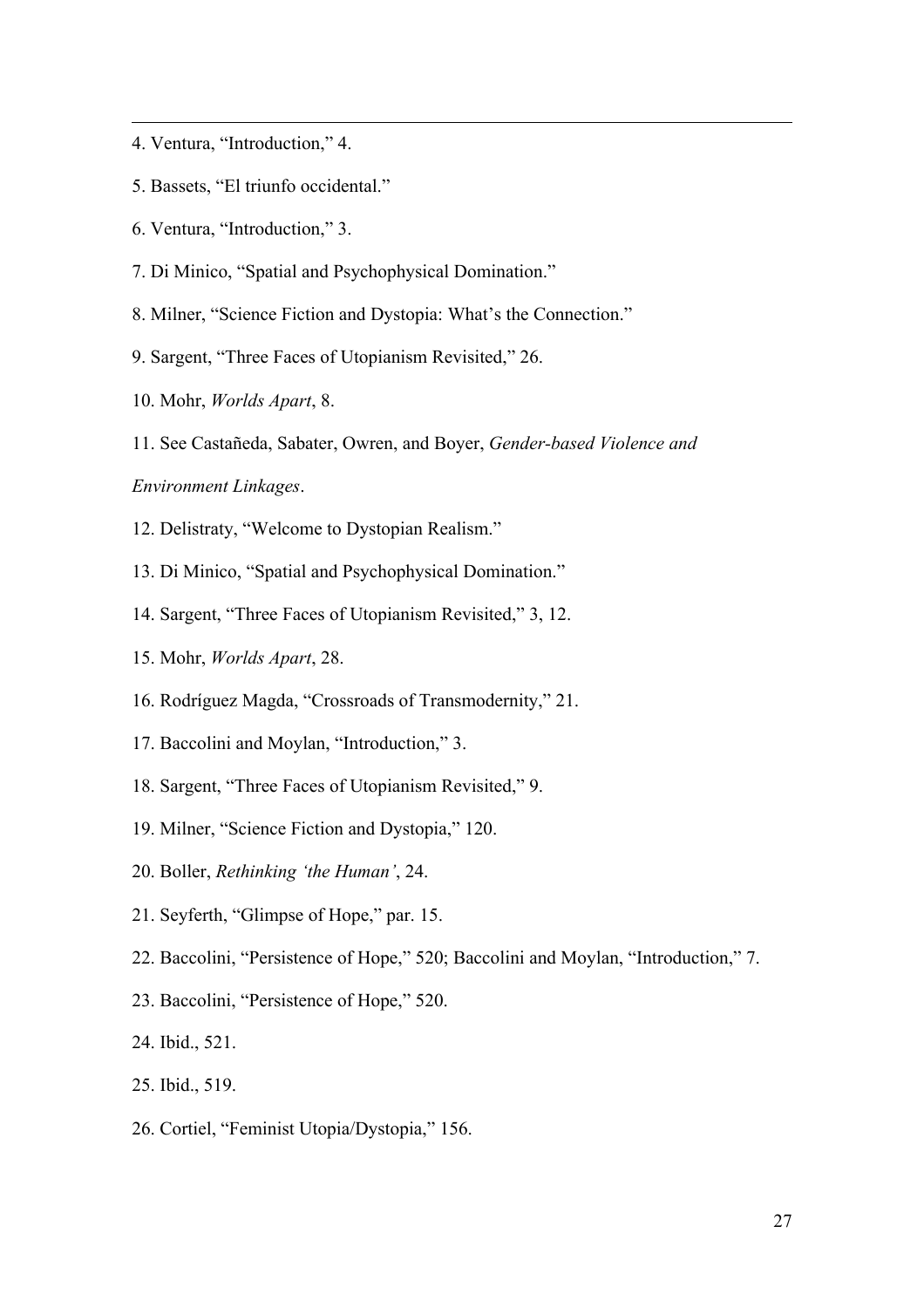27. Ibid., 155, 156, 159.

28. Mohr, *Worlds Apart*, 35.

29. Cortiel, "Feminist Utopia/Dystopia," 158–59.

30. In an interview, Erdrich has noted the responsibility that comes from the awareness that her generation had more reproductive choices than her own daughters'—now aged between 16 and 32—have (in Patrick, "Louise Erdrich Discusses").

31. Vint, "Capital Reproduction."

32. Zumas, *Red Clocks*, 30. Hereafter page references are cited in the text.

33. Cited in Sugiuchi, "On Dismantling the Power."

34. As she wrote in her "Facebook Page, what motivated Erdrich was that the devastating effects of this measure for women worldwide were largely invisible to the American public.

35. Cited in Patrick, "Louise Erdrich Discusses."

36. Erdrich, cited in Coleman, "Interview."

37. Zunas, cited in Walton, "Leni Zumas."

38. See Zumas's interview with Sugiuchi for more about the politicians and policies that inspired the novel.

39. *Roe vs. Wade* established that the right to privacy extends to a woman's decision to have an abortion. This right is to be balanced by the state's interests in regulating abortions, which in general concerns the third trimester of a pregnancy. At present this right is threatened in the United States.

40. Zumas, cited in Crum, "When Your Feminist Dystopia."

41. Cavalcanti, "Utopias of/f Language," 153.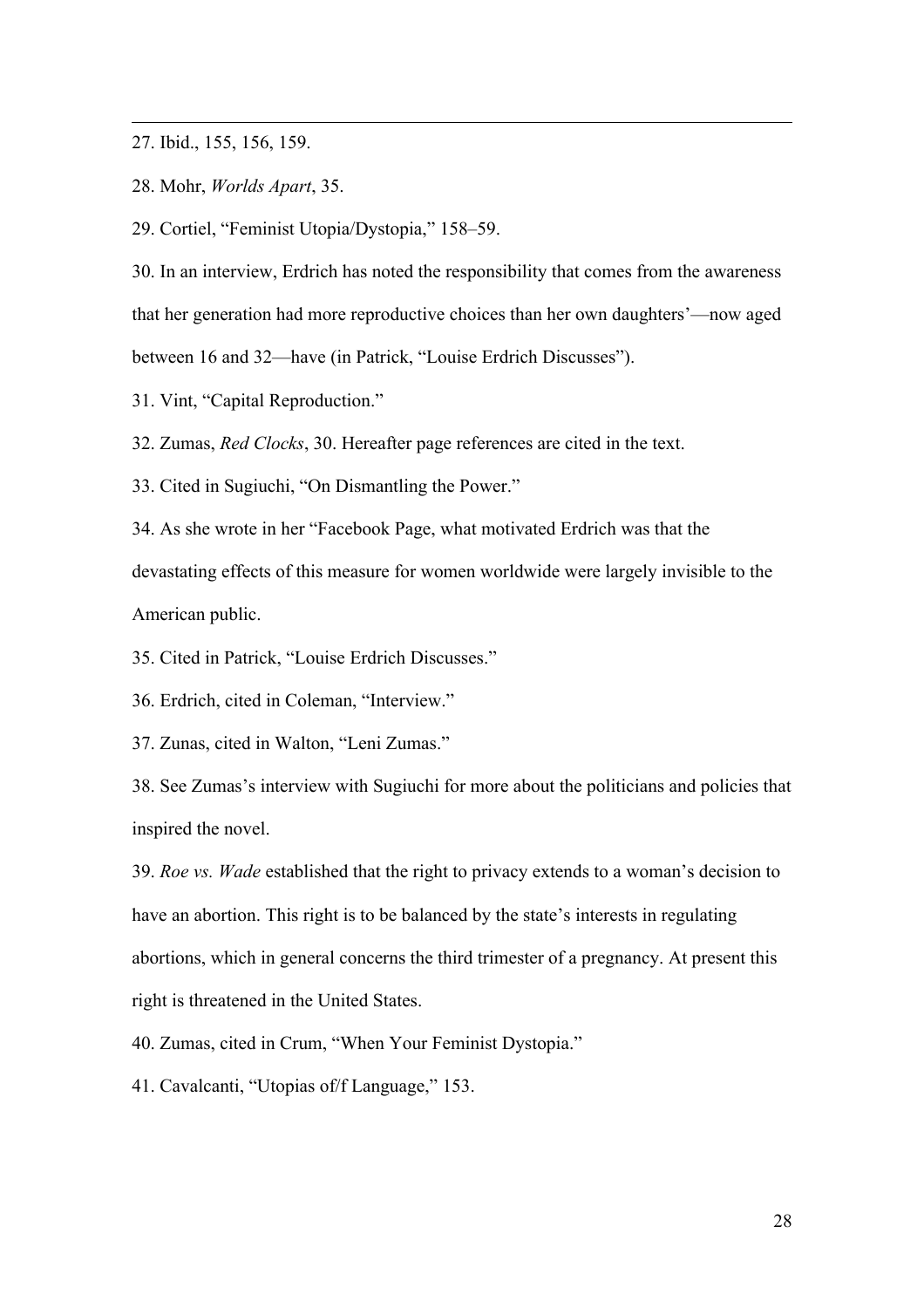42. Mohr, *Worlds Apart*, 3, 50, 3. Among the long list of works Mohr discusses,

including works by Angela Carter, Joanna Russ, and Marge Piercy, she analyses Suzette

Haden Elgin's *Native Tongue* trilogy, Suzy McKee Charnas's *Holdfast* series and

Margaret Atwood's *The Handmaid's Tale*.

43. Cavalcanti, "Utopias of/f Language," 152, 153.

44. Erdrich, *Future Home of the Living God*, 6. Hereafter page references are cited in the text.

45. For an in-depth analysis of language and relation in Erdrich's novel, see Martínez Falquina, "Louise Erdrich's *Future Home of the Living God*."

46. Baccolini, "Persistence of Hope," 521.

47. Baccolini and Moylan, "Introduction," 7.

48. Cortiel, "Feminist Utopia/Dystopia," 165.

49. Baccolini and Moylan, "Introduction," 7, 8.

50. See Zumas's detailed explanation of the influence of *The Waves* on her novel in Walton, "Leni Zumas."

51. Delistraty, "Welcome to Dystopian Realism."

52. Cited in Boller, *Rethinking 'the Human'*, 23.

53. Delistraty, "Welcome to Dystopian Realism."

54. Esteban Muñoz, *Cruising Utopia*, 9.

55. For a definition of Native American resurgence, see, for example, Simpson's *Dancing on our Turtle's Back*.

56. Ateljevic, "Visions of Transmodernity," 213.

57. Cited in Demkiewicz, "Louise Erdrich."

58. Cited in Walton, "Leni Zumas."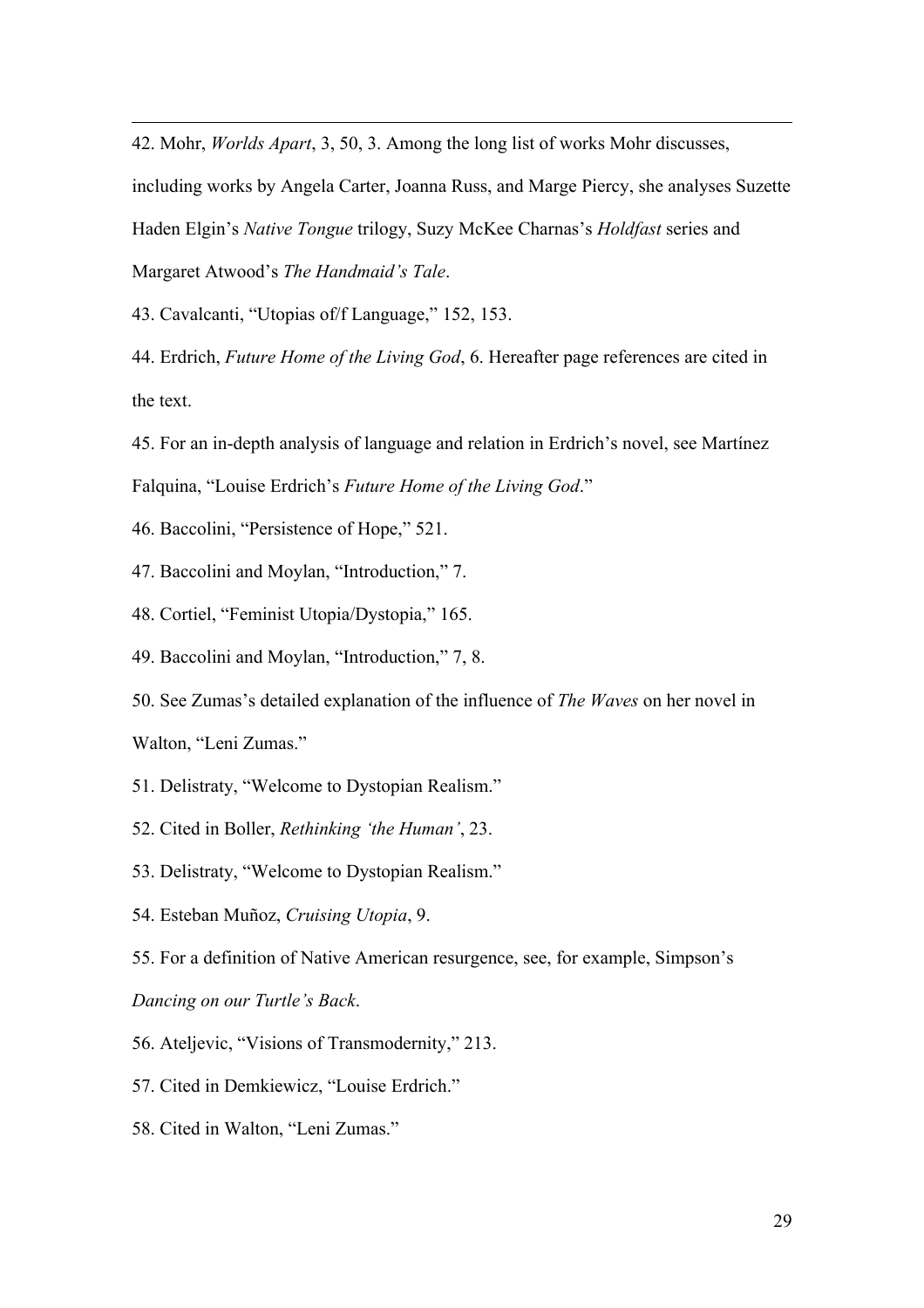#### Bibliography

- Ateljevic, Irena. "Visions of Transmodernity: A New Renaissance of our Human History?" *Integral Review* 9, no. 2 (2013): 200–19.
- Baccolini, Raffaella. "The Persistence of Hope in Dystopian Science Fiction." *PMLA Special Topic: Science Fiction and Literary Studies. The Next Millenium* 119, no. 3 (2004): 518‒21.
- Baccolini, Raffaella, and Tom Moylan. "Introduction: Dystopia and Histories." In *Dark Horizons: Science Fiction and the Dystopian Imagination*, edited by Tom Moylan and Raffaella Baccolini. New York: Routledge, 2003.
- Bassets, Marc. "El triunfo occidental en 1989 incubó las turbulencias de 2019." *El País*, November 6, 2019.
- Boller, Alessandra. *Rethinking 'the Human' in Dystopian Times: Modified Bodies and the Re-/Deconstruction of Human Exceptionalism in Margaret Atwood's*  MaddAddam Trilogy *and Kazue Ishiguro's* Never Let Me Go. Trier: Wissenschaftlicher Verlag Trier, 2016.
- Castañeda Camey, Itzá, Laura Sabater, Cate Owren, and A. Emmett Boyer. *Genderbased Violence and Environment Linkages: The Violence of Inequality*, edited by Jamie Wen. Gland, Switzerland: IUCN, 2020.
- Cavalcanti, Ildney. "Utopias of/f Language in Contemporary Feminist Literary Dystopias." *Utopian Studies* 11, no. 2 (2000): 152‒80.
- Coleman, Christian A. "Interview: Louise Erdrich." *Lightspeed: Science Fiction and Fantasy* 91 (December 2017).

http://www.lightspeedmagazine.com/nonfiction/interview-louise-erdrich/.

Cortiel, Jeanne. "Feminist Utopia/Dystopia: Joanna Russ, *The Female Man* (1975) and Marge Piercy, *Woman on the Edge of Time* (1976)." In *Dystopia, Science Fiction,*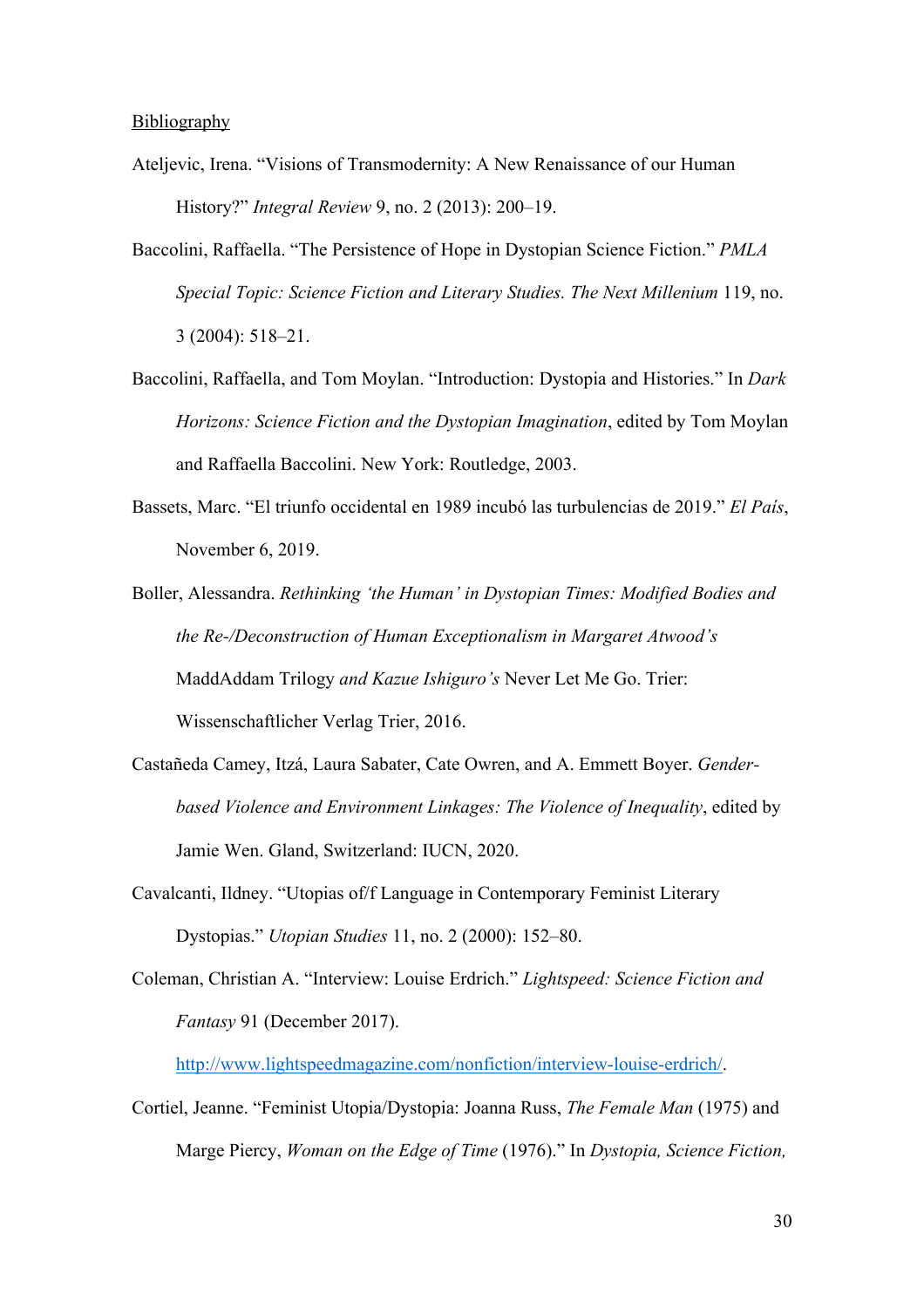*Post-Apocalypse: Classics—New Tendencies—Model Interpretations*, edited by Eckart Voigts and Alessandra Boller, 155‒69. Trier: Wissenschaftlicher Verlag Trier, 2015.

- Crum, Maddie. "When Your Feminist Dystopia Becomes a Work of Realism." *Literary Hub*, January 18, 2018. https://lithub.com/when-your-feminist-dystopia-becomesa-work-of-realism/.
- Delistraty, Cody. "Welcome to Dystopian Realism." *Vulture*, January 8, 2019. https://www.vulture.com/2019/01/modern-feminist-dystopia-is-basicallyrealism.html.
- Demkiewicz, Joanna R. "Louise Erdrich: Reproductive Nightmares, Real and Imagined." *Guernica Magazine*, November 20, 2017. https://www.guernicamag.com/louise-erdrich-reproductive-nightmares-realimagined/.
- Di Minico, Elisabetta. "Spatial and Psychophysical Domination of Women in Dystopia: *Svastika Night*, *Woman on the Edge of Time* and *The Handmaid's Tale*." *Humanities* 8, no. 38 (2019).
- Erdrich, Louise. "Louise Erdrich's Facebook Page." *Facebook*. August 18, 2017. https://es-es.facebook.com/louiseerdrichauthor/.
- Esteban Muñoz, José. *Cruising Utopia: The Then and There of Queer Futurity*. New York: New York University Press, 2009.
- Martínez-Falquina, Silvia. "Louise Erdrich's *Future Home of the Living God*: Uncertainty, Proleptic Mourning and Relationality in Native Dystopia." *Atlantis* 41, no. 2 (2019): 161‒78.
- Milner, Andrew. "Science Fiction and Dystopia." *Locating Science Fiction*. Liverpool: Liverpool University Press, 2012.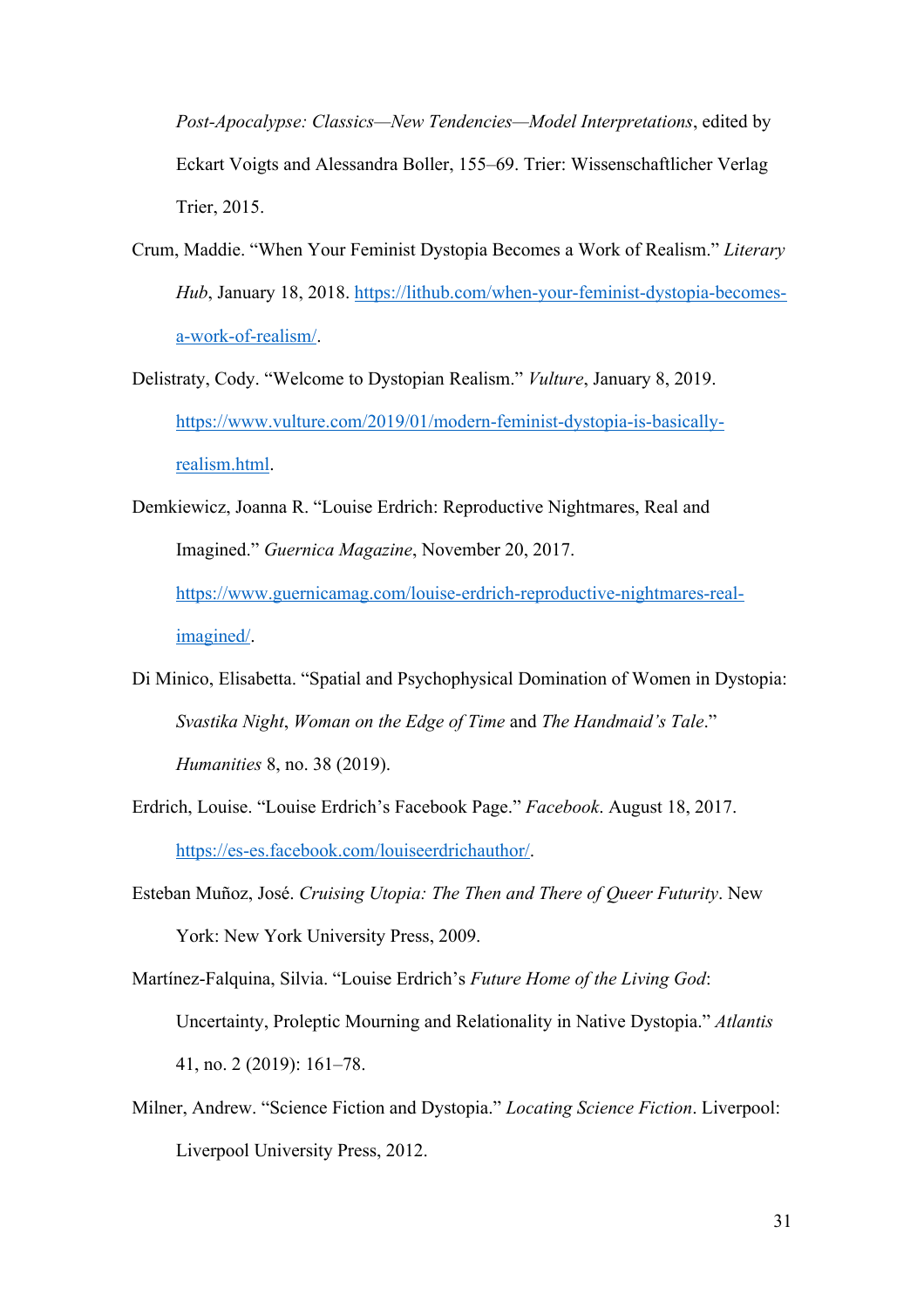- Milner, Andrew. "Science Fiction and Dystopia: What's the Connection?" *The Conversation*, August 30, 2012. http://theconversation.com/science-fiction-anddystopia-whats-the-connection-8586.
- Mohr, Dunja M. *Worlds Apart? Dualism and Transgression in Contemporary Female Dystopias*. Jefferson, NC: McFarland & Co., 2005.
- Monteil, Claudine. *Simone de Beauvoir et les femmes d'aujourd'hui*. Paris: Odile Jacob, 2011.
- Patrick, Bethanne. "Louise Erdrich Discusses Her New Novel, *Future Home of the Living God*." *Los Angeles Times*, November 10, 2017. https://www.latimes.com/books/jacketcopy/la-ca-jc-louise-erdrich-20171110 story.html.
- Rodríguez Magda, Rosa María. "The Crossroads of Transmodernity." Translated by Jessica Aliaga-Lavrijsen. In *Transmodern Perspectives on Contemporary Literatures in English*, edited by Jessica Aliaga-Lavrijsen and José María Yebra-Pertusa, 21–29. New York: Routledge, 2019.
- Sargent, Lyman Tower. "The Three Faces of Utopianism Revisited." *Utopian Studies* 5, no. 1 (1994): 1‒37.
- Seyferth, Peter. "A Glimpse of Hope at the End of the Dystopian Century: The Utopian Dimension of Critical Dystopias." *ILCEA: Revue de l'institut des langues et cultures d'Europe, Amérique, Afrique, Asie et Australie* 30 (2018).
- Simpson, Leanne. *Dancing on Our Turtle's Back: Stories of Nishnaabeg Re-Creation, Resurgence and a New Emergence*. Winnipeg: Arp Books, 2011.
- Stock, Adam. *Modern Dystopian Fiction and Political Thought: Narratives of World Politics*. London: Routledge, 2019.